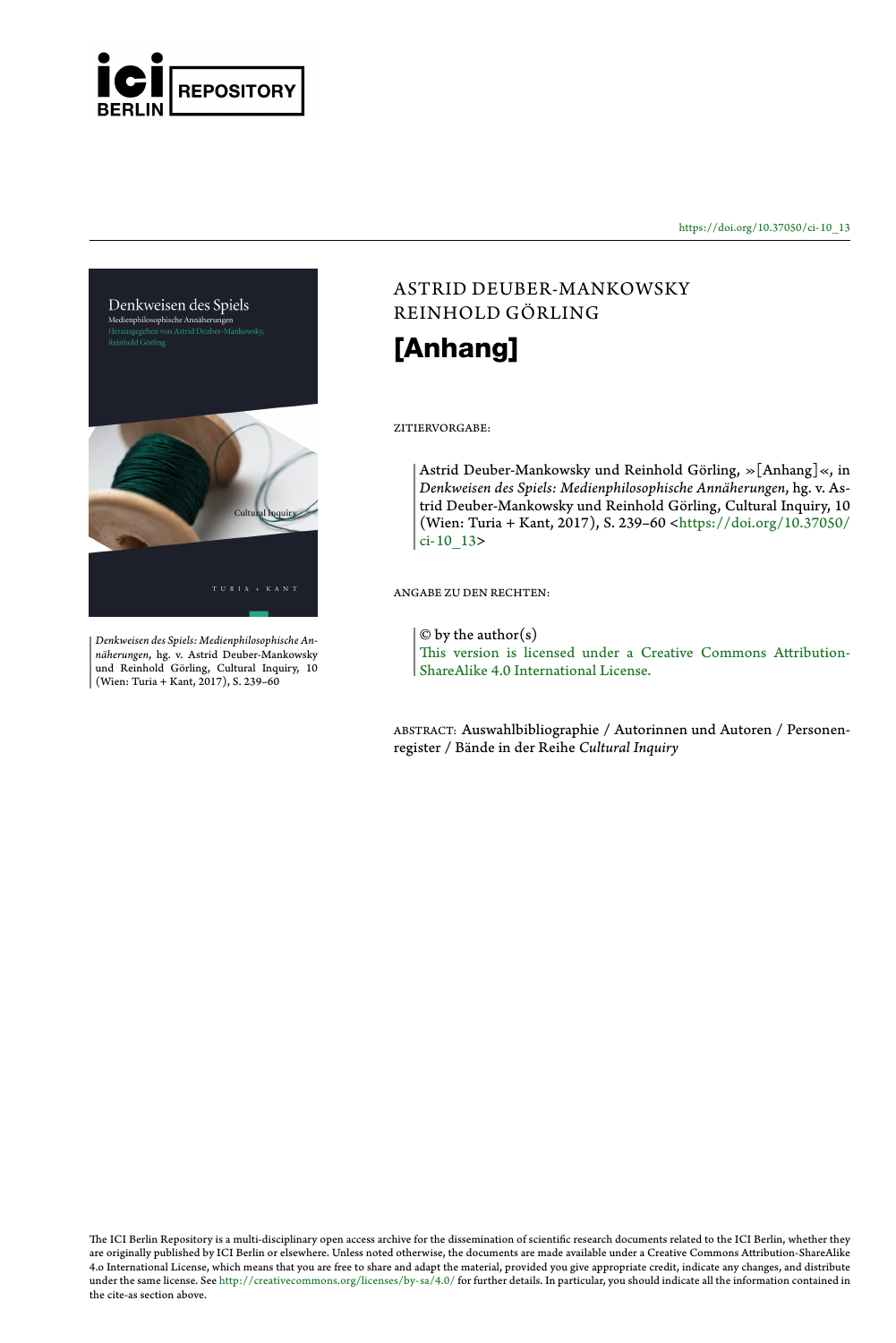### LITERATURVERZEICHNIS

- Abraham, Nicolas und Maria Torok, »Mourning *or* Melancholia: Introjection *versus* Incorporation«, in dies., *The Shell and the Kernel. Renewals of Psychoanalysis I* (Chicago: University of Chicago Press, 1994), S. 125–38
- Abram, Jan, *The Language of Winnicott: A Dictionary of Winnicott's Use of Words* (Karnac Books: London, 2007)
- Barthes, Roland, *Comment vivre ensemble. Simulations romanesques de quelques espaces quotidiens* (Paris: Éditions du Seuil, 2002)
- —, »Écrire, verbe instrasitif?«, in ders., *Le bruissement de la langue. Essais critiques I* (Paris: Éditions de Seuil, 1984), S. 21–31
- Barad, Karen, »Transmaterialities. Trans\*/Matter/Realities and Queer Political Imaginings«, *GLQ: A Journal of Lesbian and Gay Studies*, 21.2–3 (2015), S. 387– 420
- —, *Verschränkungen* (Berlin: Merve 2015)
- —, *Was ist das Maß des Nichts?* (Ostfildern: Hatje Cantz, 2012)
- Basgier, Thomas, »Internationale Kurzfilme der 40er und 50er, Special Focus: Norman McLaren«, in *Filmgenres Animationsfilm*, hg. v. Andreas Friedrich (Stuttgart: Reclam, 2007), S. 99–107
- Bateson, Gregory, *Steps to an Ecology of Mind. Collected Essays in Anthropology, Psychiatry, Evolution, and Epistemology* (San Francisco: Chandler Pub, 1972)
- —, *Steps to an Ecology of Mind. Collected Essays in Anthropology, Psychiatry, Evolution and Epistemology* (Northvale: Jason Inc., 1972)
- —, »Eine Theorie des Spiels und der Phantasie«, in ders., *Ökologie des Geistes. Anthropologische, psychologische, biologische und epistemologische Perspektiven* (Frankfurt a.M., 1988), S. 241–61
- —, *Ökologie des Geistes. Anthropologische, psychologische, biologische und epistemologische Perspektiven* (Frankfurt a.M.: Suhrkamp, 1985)
- Beinsteiner, Andreas, »Heideggers Anthropozentrismus: Methodologische Überlegungen«, in *Tiere Texte Transformationen*, hg. v. Reingard Spannring et al. (Bielefeld: transcript, 2015), S. 141–56
- —, »Immaterialität oder Hypermaterialität?«, in *Medienräume: Materialität und Regionalität*, hg. v. Valentin Dander et al. (Innsbruck: iup, 2013), S. 25–36
- —, »Sein als Medialität«, in *Perspektiven mit Heidegger*, hg. von Thomas Thonhauser (Freiburg im Breisgau: Alber, 2017), im Erscheinen
- Benjamin, Walter, »Das Kunstwerk im Zeitalter seiner technischen Reproduzierbarkeit«, 2. Fassung, in ders., *Gesammelte Schriften VII.1*, hg. v. Rolf Tiedemann und Hermann Schweppenhäuser (Frankfurt a.M.: Suhrkamp, 1991), S. 350–84
- —, »Einbahnstraße«, in ders., *Gesammelte Schriften IV.1*, hg. v. Tillman Rexroth (Frankfurt a.M.: Suhrkamp, 1991), S. 83–148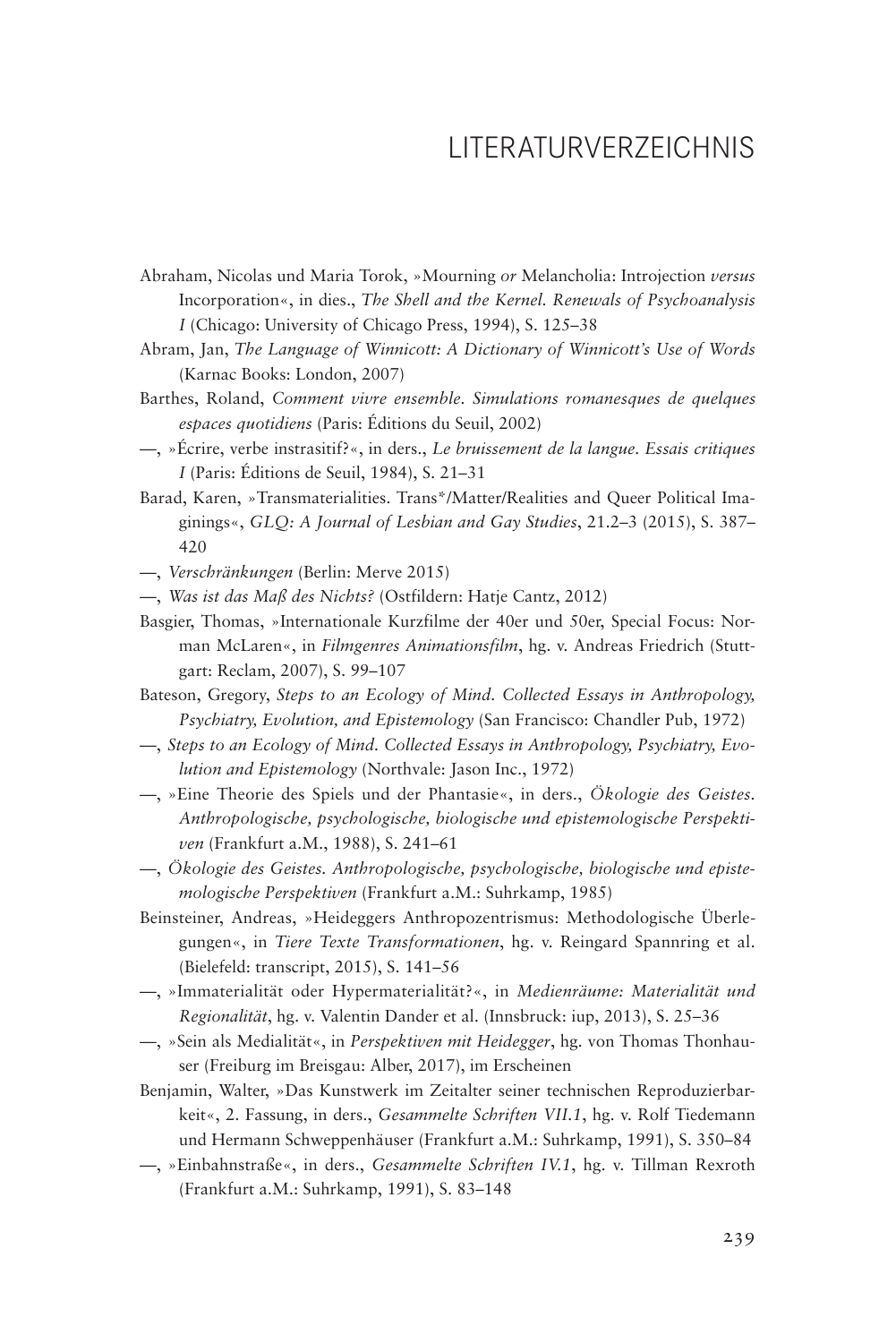- —, »Eine kleine Geschichte der Photographie«, in *Gesammelte Schriften II.1*, hg. v. Rolf Tiedemann und Hermann Schweppenhäuser (Frankfurt a.M.: Suhrkamp, 1991), S. 368–85
- —, »Erfahrung und Armut«, in ders., *Gesammelte Schriften II.1*, hg. v. Rolf Tiedemann und Hermann Schweppenhäuser (Frankfurt a.M.: Suhrkamp, 1991), S. 213–19
- —, »Spielzeug und Spielen. Randbemerkungen zu einem Monumentalwerk«, in ders., *Gesammelte Schriften III*, hg. v. Hella Tiedemann-Bartels (Frankfurt a.M.: Suhrkamp, 1991), S. 127–32

Benveniste, Émile, *Problèmes de linguistique générale* (Paris: Gallimard, 1974)

- Bergson, Henri, *Schöpferische Evolution*, übers. v. Margarethe Drewsen (Hamburg: Meiner, 2014)
- Beukes, Lauren, *Zoo City* (Reinbek bei Hamburg: Rowohlt Taschenbuch Verlag, 2015)
- Blanchot, Maurice, *Das Neutrale* (Zürich: diaphanes, 2010)
- —, *Der Augenblick meines Todes* (Berlin: Merve, 2003)
- —, *Der literarische Raum* (Zürich: diaphanes, 2012)
- —, »Eine Urszene«, in: *Die andere Urszene*, hg. v. Marcus Coelen (Zürich: diaphanes, 2008), S.11–12
- —, »Eine Urszene [Zu Narziss]«, in *Die andere Urszene*, hg. v. Marcus Coelen (Zürich: diaphanes, 2008), S. 23–32
- —, *The Infinite Conversation* (Minneapolis and London: University of Minnesota Press, 1993)
- —, *Vergehen* (Zürich: diaphanes, 2011)
- Bogost, Ian, *Unit Operations*. *An Approach to Videogame Criticism* (Cambridge, MA: MIT Press, 2006)
- Böhme, Hartmut, *Fetischismus und Kultur. Eine andere Theorie der Moderne* (Reinbek: Rowohlt Verlag, 2006)
- Borck, Cornelius, Volker Hess und Henning Schmidgen, »Einleitung«, in *Maß und Eigensinn. Studien im Anschluß an Georges Canguilhem*, hg. v. Cornelius Borck, Volker Hess, Henning Schmidgen (Paderborn: Wilhelm Fink Verlag, 2005), S. 7–44
- Borel, Émile, »La théorie du jeu et les équations intégrales à noyau symétrique gauche«, *Comptes rendus hebdomadaires des séances de l'Académie des sciences*, 173 (1921), S. 1304–08
- Bühler, Charlotte, *Der Welt-Test* (Göttingen: Verlag für Psychologie Hogrefe, 1955)
- Buytendijk, F.J.J., *Wesen und Sinn des Spiels. Das Spielen des Menschen und der Tiere als Erscheinungsform der Lebenstriebe* (Berlin: Kurt Wolff Verlag, 1933)
- Caillois, Roger, *Die Spiele und die Menschen. Maske und Rausch* (Frankfurt a.M.: Ullstein, 1982)
- —, *Méduse & Cie. Die Gottesanbeterin. Mimese und legendäre Psychastenie* (Berlin: Brinkmann & Bose, 2007)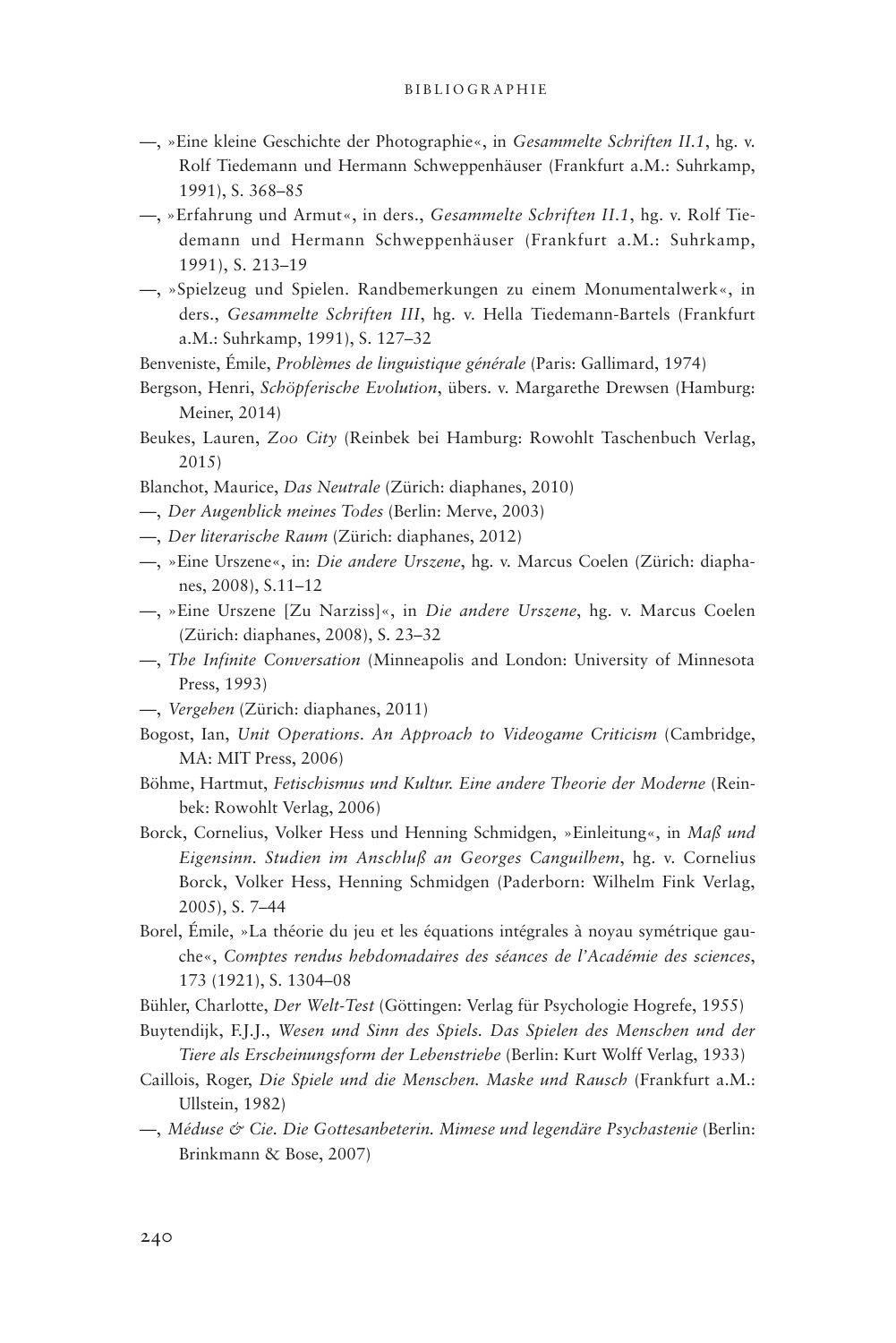- Caldwell, Lesley und Angela Joyce, »Winnicott in his Time«, in *Winnicott's Children: Independent Psychoanalytic Approaches With Children and Adolescents*, hg. v. Ann Horne, Monica Lanyado (London, New York: Routledge, 2012), S. 1–22
- Clarke, Bruce, »Neocybernetics of Gaia: The Emergence of Second-Order Gaia Theory«, in *Gaia in Turmoil: Climate Change, Biodepletion, and Earth Ethics in an Age of Crisis*, hg. v. Eileen Crist und H. Bruce Rinker (Cambridge: MIT Press, 2009), S. 293–314
- ClassCraft Studios Inc., *ClassCraft* (2014) <http://www.classcraft.com/de/> [Zugriff 25.08.2015]
- Consalvo, Mia, *Cheating. Gaining Advantage in Videogames* (Cambridge, MA: MIT Press, 2006)
- —, »There is no Magic Circle«, *Games and Culture*, 4 (2009), S. 408–17
- Copier, Marinka, »Connecting Worlds. Fantasy Role-Playing Games, Ritual Acts and the Magic Circle«, *Proceedings of DiGRA 2005 Conference: Changing Views – Worlds in Play* (2005)
- Corbineau-Hoffmann, A., »Spiel«, in *Historisches Wörterbuch der Philosophie*, hg. v. Joachim Ritter und Karlfried Gründer (Basel: Schwabe & Co., 1998), IX, S. 1383–90
- David-Ménard, Monique, *Deleuze und die Psychoanalyse. Ein Streit* (Berlin und Zürich: Diaphanes, 2009)
- Deleuze, Gilles, *Différance et répetition* (Paris: Presses universitaires de France, 1968)
- —*, Differenz und Wiederholung*, übers. v. Joseph Vogl (München: Fink, 2007)
- —, *Foucault* (Frankfurt a.M.: Suhrkamp, 1987)
- —, »Vorwort. Drei Gruppenprobleme«, in *Die einsame Insel. Texte und Gespräche 1953–1974* (Frankfurt a.M.: Suhrkamp, 2003)
- —, »Woran erkennt man den Strukturalismus*?«,* in *Geschichte der Philosophie*, hg. v. François Châlet, Bd. VIII (Frankfurt a.M.: Ullstein, 1975)
- Deleuze, Gilles und Félix Guattari, *Milles Plateaux. Capitalisme et schizophrénie 2* (Paris: Minuit, 1980)
- —, *Tausend Plateaus. Kapitalismus und Schizophrenie 2* (Berlin: Merve Verlag, 2010)
- —, *Was ist Philosophie?* (Frankfurt a.M.: Suhrkamp, 2000)
- Derrida, Jacques, »Die différance«, in ders., *Randgänge der Philosophie* (Wien: Passagen Verlag, 1988), S. 31–52
- —, »Fines hominis«, in ders., *Randgänge der Philosophie* (Wien: Passagen Verlag, 1988), S. 119–41
- —, *Marges de la philosophie* (Paris: Éditions de Minuit, 1972)
- —, *Randgänge der Philosophie* (Wien: Passagen Verlag, 1988)
- Deterding, Sebastian, Miguel Sicart, Lennart Nacke, Kenton O'Hara und Dan Dixon, »Gamification: Using Game Design Elements in Non-Gaming Contexts«, in *CHI 2011 Workshop Gamification: Using Game Design Elements in*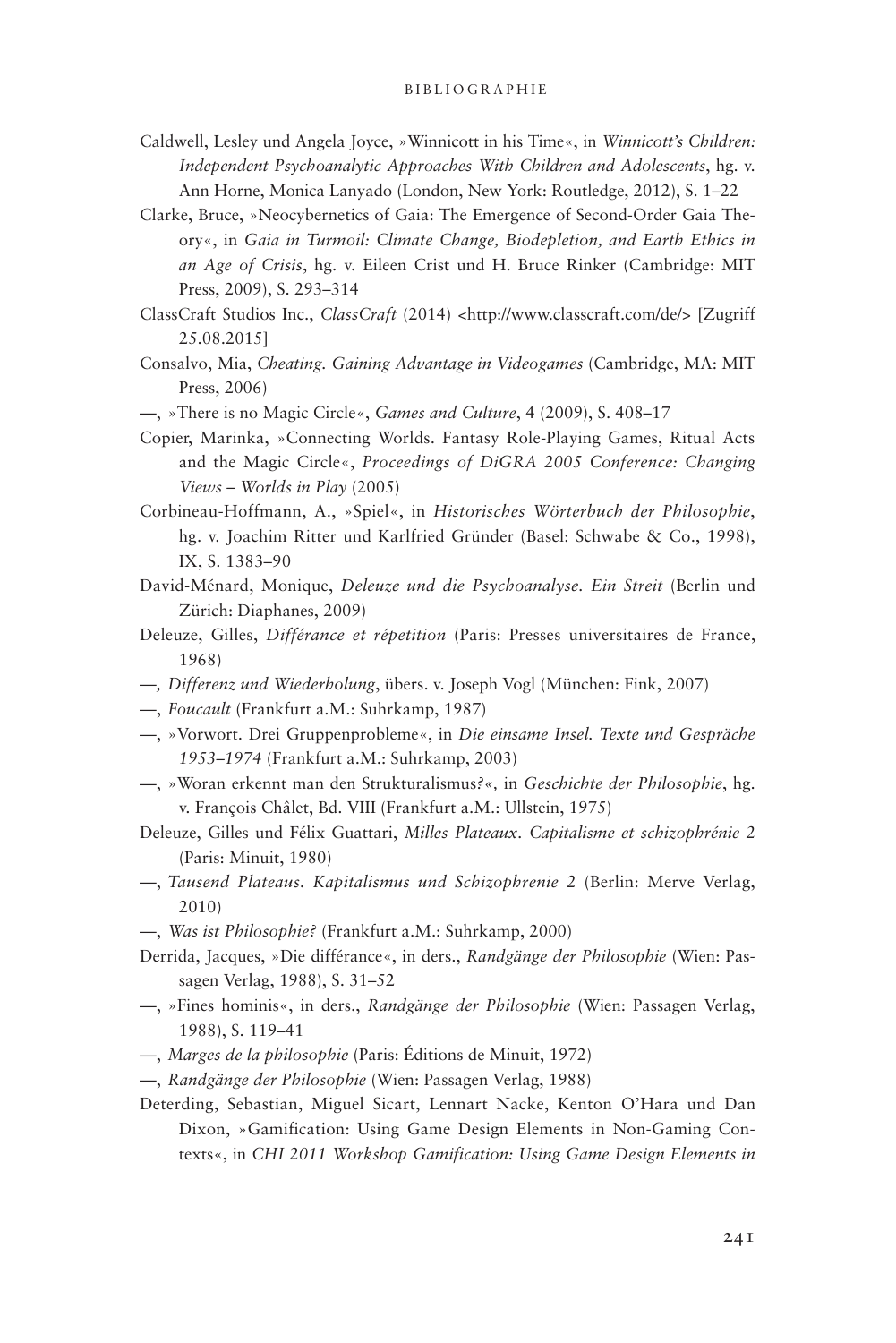### B ibliographie

*Non-Game Contexts* (2011) <http://gamification-research.org/wp-content/ uploads/2011/04/CHI\_2011\_Gamification\_Workshop.pdf> [Zugriff: 25.08.2015]

- Deuber-Mankowsky, Astrid, »Einleitung«, in Hermann Cohen, *Das Prinzip der Infinitesimal-Methode und seine Geschichte. Ein Kapitel zur Grundlegung der Erkenntniskritik* (Wien, Berlin: Turia+Kant, 2013), S. 7–70
- —, »Mediale Anthropologie, Spiel und Anthropozentrismuskritik«, *Zeitschrift für Medien- und Kulturforschung*, 1 (2013), S. 133–48
- —, *Praktiken der Illusion. Kant, Nietzsche, Cohen, Benjamin bis Donna J. Haraway* (Berlin: Vorwerk 8, 2007)
- —, »Spiel und zweite Technik. Walter Benjamins Entwurf einer Medienanthropologie des Spiels«, in *Mediale Anthropologie*, hg. v. Christiane Voss und Lorenz Engell (München: Wilhelm Fink, 2015), S. 35–62
- Elden, Stuart, »Eugen Fink and the Question of the World«, *Parrhesia: A Journal of Critical Philosophy*, 5 (2008), S. 48–59
- Elley, Dereck, »Rhythms and Truths: Norman McLaren«, in *Canadian Film Reader*, hg. v. Seth Feldman und Joyce Nelson (Toronto: Peter Martin Associates, 1977), S. 94–103
- Ensmenger, Nathan, »Is Chess the Drosophila of Artificial Intelligence? A Social History of an Algorithm«, *Social Studies of Science*, 42 (2011), S. 5–30
- Ericsson, Martin, »Play to Love. Reading Victor Turner's ›Liminal to Liminoid, in Play, Flow, and Ritual: An Essay in Comparative Symbology‹«, in *Beyond Role and Play. Tools, Toys and Theory for Harnessing the Imagination*, hg. v. Markus Montola et al. (Helsinki: Ropeconry, 2004), S. 15–27
- Fink, Eugen, *Das Spiel als Weltsymbol*, Gesamtausgabe (Freiburg: Alber, 2006)
- Fonagy, Peter, »The Violence in Our Schools: What Can a Psychoanalytically Informed Approach Contribute?«, *Journal of Applied Psychoanalytic Studies*, 5.2 (April 2003), S. 223–38
- Fonagy, Peter und Mary Target, »Playing with Reality: IV. A Theory of External Reality Rooted in Intersubjectivity«, *The International Journal of Psychoanalysis*, 88 (2007), S. 917–37
- Foucault, Michel, *Archäologie des Wissens* (Frankfurt a.M.: Suhrkamp Verlag, 1981)
- —, *Beyond Structuralism and Hermeneutics*, hg. v. Hubert L Dreyfus u. Paul Rabinow (Chicago: University of Chicago Press, 1983)
- —, *Ceci n'est pas une pipe* (Scholies: Fata morgana, 1973)
- —, »Die Ethik der Sorge um sich als Praxis der Freiheit«, in *Ästhetik der Existenz. Schriften zur Lebenskunst* (Frankfurt a.M.: Suhrkamp, 2007), S. 253–80
- —, *Die Ordnung des Diskurses*, hg. v. Ralf Konersmann (Frankfurt a.M.: Fischer-Taschenbuch-Verlag, 1991)
- —, *Dies ist keine Pfeife,* übers. v. Walter Seitter (München: Carl Hanser Verlag, 1974)
- —, *Dispositive der Macht. Über Sexualität, Wissen und Wahrheit* (Berlin: Merve, 1978)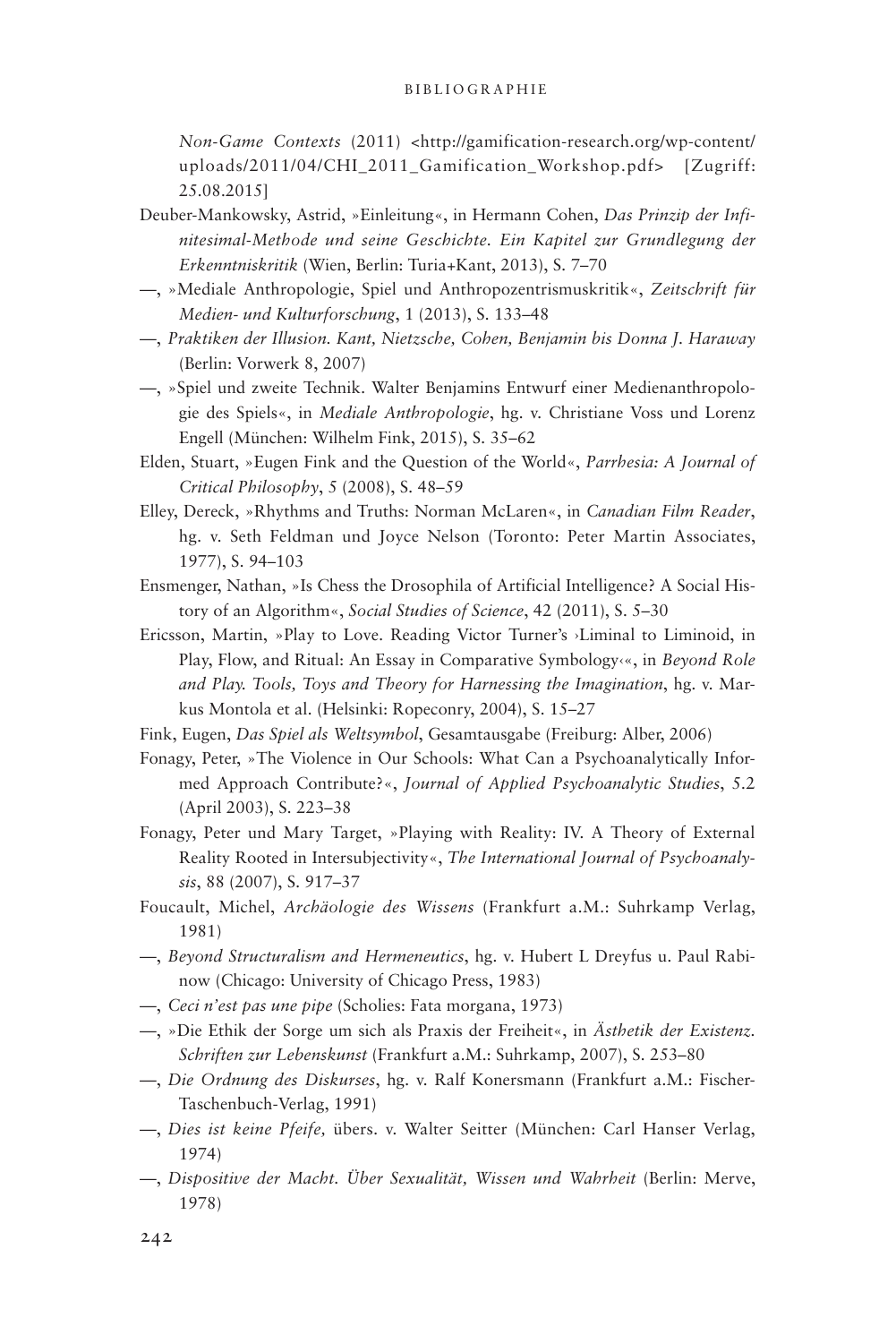#### B ibliographie

- —, *Dits et écrits, tome 4* (Gallimard: Paris, 1994)
- —, *Einführung in Kants ›Anthropologie‹* (Frankfurt a.M.: Suhrkamp, 2010)
- —, *Freiheit und Selbstsorge. Interview 1984 und Vorlesung 1982*, hg. v. Helmut Becker u. a. (Frankfurt a.M.: Materialis, 1993)
- —, *Geschichte der Gouvernementalität I. Sicherheit, Territorium, Bevölkerung. Vorlesungen am Collège de France 1977–1978*, hg. v. Michel Sennelart, übers. v. Claudia Brede-Konersmann (Frankfurt a.M.: Suhrkamp, 2004)
- —, *L'ordre du discours. leçon inaugurale au Collège de France prononcée le 2 décembre 1970* (Paris: Gallimard, 1971)
- —, *Raymond Roussel* (Paris: Gallimard, 1963)
- —, *Raymond Roussel*, übers. v. Renate Hörisch-Helligrath (Frankfurt a.M.: Suhrkamp Verlag, 1989)
- —, »Subjekt und Macht«, in *Ästhetik der Existenz. Schriften zur Lebenskunst* (Frankfurt a.M.: Suhrkamp, 2007), S. 81–104
- —, »Technologien des Selbst«, in *Schriften in vier Bänden. Dits et Ecrits* (Frankfurt a.M.: Suhrkamp Verlag, 2005), IV: 1980–1988, S. 966–98
- —, »The Subject and Power«, *Critical inquiry*, 8.4 (1982), S. 777–95
- Foucault, Michel und Maurice Florence, »Foucault«, in *Ästhetik der Existenz. Schriften zur Lebenskunst* (Frankfurt a.M.: Suhrkamp, 2007), S. 220–25
- Freud, Anna, *Das Ich und die Abwehrmechanismen* (Wien: Internationaler Psychoanalytischer Verlag, 1936)
- —, *Einführung in die Technik der Kinderanalyse* (Leipzig, Wien, Zürich: Internationaler Psychoanalytischer Verlag, 1927)
- Freud, Sigmund, »Jenseits des Lustprinzips«, in ders*., Gesammelte Werke XIII* (London: Imago, 1940), S. 1–70
- —, »Zur Einführung des Narzissmus«, in *Gesammelte Werke*, Band X (London: Imago, 1967), S. 137–70
- Friedman, Harriet S. und Rie Rogers Mitchell, *Sandplay: Past, Present and Future* (London: Routledge, 1994)
- Gadamer, Hans-Georg, *Gesammelte Werke* (Tübingen: J.C.B. Mohr, 1990–), 1: *Hermeneutik I. Wahrheit und Methode. Grundzüge einer philosophischen Hermeneutik* (1990)
- —, *Wahrheit und Methode: Grundzüge einer philosophischen Hermeneutik*, 2. durch e. Nachtr. erw. Aufl. (Tübingen: Mohr (Siebeck), 1965 [1960])
- Galloway, Alexander und Eugene Thacker, *The Exploit: A Theory of Networks*  (Minneapolis: University of Minnesota Press, 2007)
- Gardner, Martin, »Mathematical Games The Fantastic Combinations of John Conway's New Solitaire Game ›Life‹«, *Scientific American* (1970), S. 120–23
- Gennep, Arnold van, *Übergangsriten (Les Rites de Passages)* (Frankfurt a.M.: Campus, 2005)
- Goody, Jack, »Against ›Ritual‹: Loosely Structured Thoughts on a Loosely Defined Topic«, in *Secular Ritual*, hg. v. Sally F. Moore et al. (Assen: Van Gorcum, 1977), S. 25–35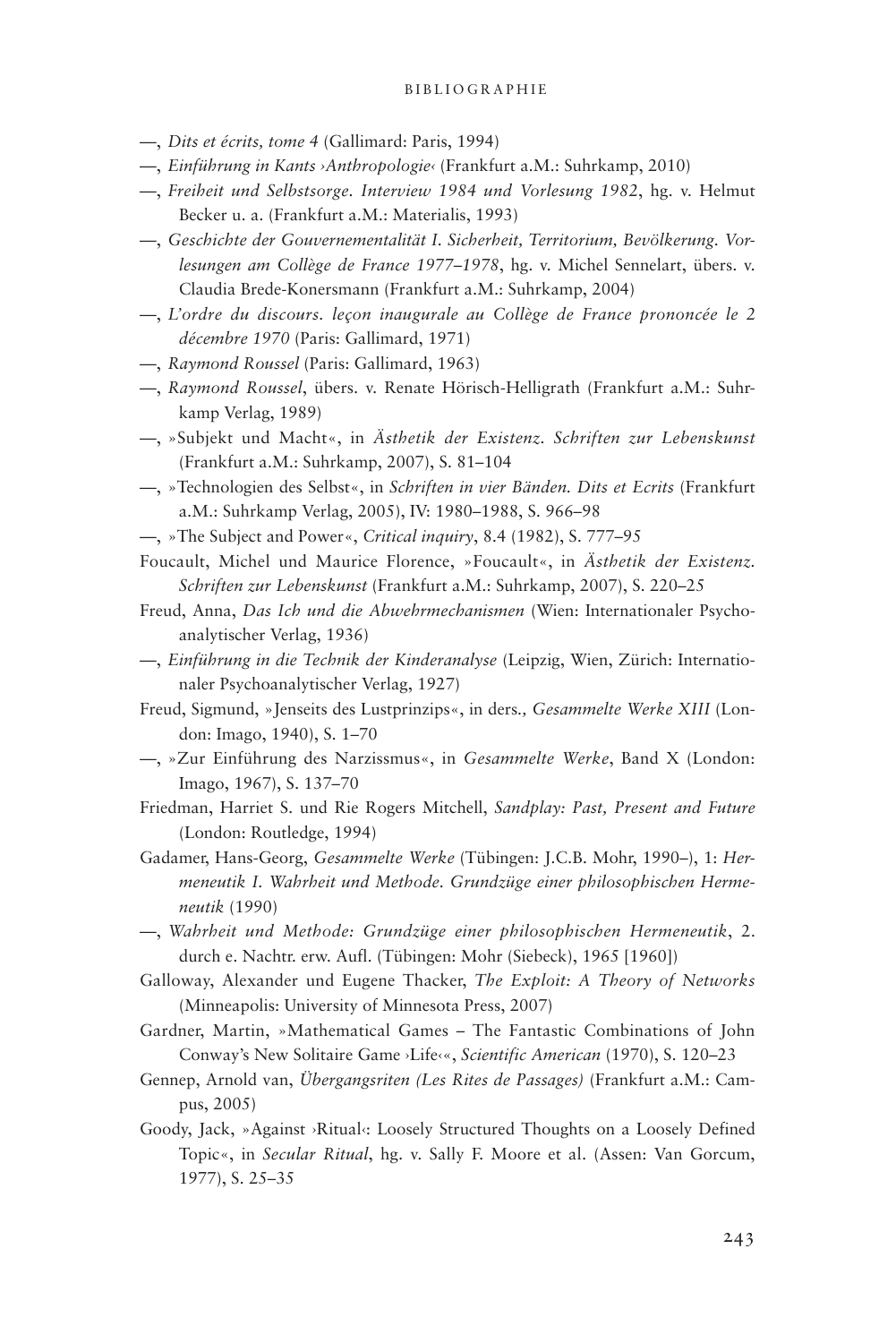- Görling, Reinhold, »Playing with Reality«, in *Kommunikation im Populären*, hg. v. Roger Lüdeke (Bielefeld: transcript, 2011), S. 259–72
- Gontard, Alexander von, *Theorie und Praxis der Sandspieltherapie. Ein Handbuch aus kinderpsychiatrischer und analytischer Sicht* (Stuttgart: Kohlhammer Verlag, 2007)
- Graeber, David, »What's the Point If We Can't Have Fun?«, *The Baffler*, 24 (2014) <http://thebaffler.com/past/whats\_the\_point\_if\_we\_cant\_have\_fun> [Zugriff 15.09.2015]
- Green, André, *Geheime Verrücktheit Grenzfälle der psychoanalytischen Praxis* (Gießen: Psychosozial-Verlag, 2000)
- Groos, Karl, *Die Spiele der Menschen* (Jena: Verlag Gustav Fischer, 1899)
- Gros, Frédéric und Arnold I. Davidson (Hg.), *Foucault, Wittgenstein: de possibles rencontres* (Paris: Kimé, 2011)
- Grosz, Elisabeth, *Becoming Undone. Darwinian Reflections on Life, Politics, and Art* (Durham: Duke UP, 2011)
- Guattari, Félix, *Chaosmosis: An Ethico-Aesthetic Paradigm* (Bloomington: Indiana University Press, 1995)
- —, *Die drei Ökologien*, übers. von Alec A. Schaerer (Wien: Passagen, 2012)
- Günzel, Stephan, *Egoshooter. Das Raumbild des Computerspiels* (Frankfurt a.M.: Campus Verlag, 2012)
- Guthmüller, Marie und Wolfgang Klein (Hg.), *Ästhetik von unten. Empirie und ästhetisches Wissen* (Tübingen: Francke Verlag, 2006)
- Habermas, Tilmann, *Geliebte Objekte. Symbole und Instrumente der Identitätsbildung* (Berlin, New York: de Gruyter, 1999)
- Hagner, Michael und Hans-Jörg Rheinberger (Hg.), *Die Experimentalisierung des Lebens. Experimentalsysteme in den biologischen Wissenschaften 1850/1950* (Berlin: Akademie Verlag, 1993)
- Hamacher, Werner, »Arbeiten Durcharbeiten«, in *Archäologie der Arbeit*, hg. v. Dirk Baecker (Berlin: Kadmos, 2002), S. 155–204
- Hansen, Mark B.N., *Feed-Forward. On the Future of Twenty-First-Century Media*  (Chicago: University of Chicago Press, 2015)
- Haraway, Donna, »Ein Manifest für Cyborgs«, in dies., *Die Neuerfindung der Natur: Primaten, Cyborgs und Frauen* (Frankfurt a.M.: Campus, 1995), S. 33–72
- —, *Monströse Versprechen. Die Gender- und Technologie-Essays* (Hamburg: Augment Verlag, 1995)
- —, »Training in the Contact Zone. Power, Play, and Invention in the Sport of Agility«, in dies., *When Species Meet* (Minneapolis: Minnesota UP, 2008), S. 205– 46
- —, *When Species Meet* (Minneapolis-London: University of Minnesota, 2008)

Heidegger, Martin, *Gesamtausgabe*, 102 Bde (Frankfurt a.M.: Klostermann 1975–)

Honneth, Axel, »Foucault und die Humanwissenschaften. Zwischenbilanz einer Rezeption«, in *Michel Foucault: Zwischenbilanz einer Rezeption. Frankfurter Foucault-Konferenz 2001*, hg. v. Axel Honneth und Martin Saar (Frankfurt a.M.: Suhrkamp, 2001), S. 15–26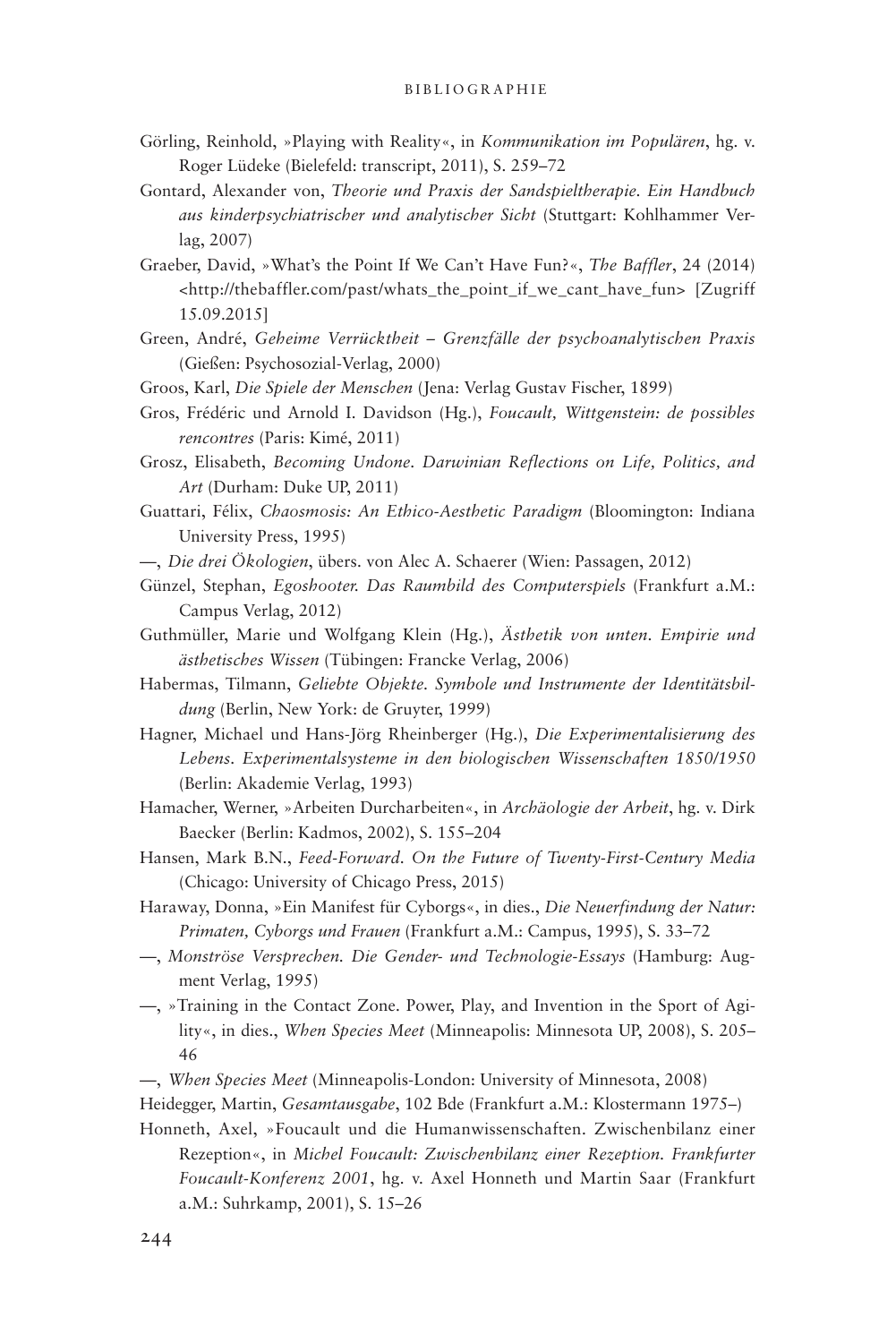- Holder, Alex, *Anna Freud, Melanie Klein, and the Psychoanalysis of Children and Adolescents* (London, New York: Karnac Books, 2005)
- Hörl, Erich, »Die technologische Sinnverschiebung«, in *Medien denken*, hg. v. Lorenz Engell et al. (Bielefeld: transcript, 2010), S. 17–35
- Huizinga, Johan, *Homo Ludens: Versuch einer Bestimmung des Spielelementes der Kultur* (Basel: Akademische Verlagsanstalt Pantheon, 1938)
- —, *Homo Ludens. Vom Ursprung der Kultur im Spiel* (Reinbek bei Hamburg: Rowohlt, 2004)
- Illouz, Eva, *Die Errettung der modernen Seele Therapien, Gefühle und die Kultur der Selbsthilfe*, übers. v. Michael Adrian (Frankfurt a.M.: Suhrkamp, 2009)
- Iser, Wolfgang, *The Fictive and the Imaginary: Charting Literary Anthropology* (Baltimore: John Hopkins UP, 1993)
- James, William, »The Stream of Consciousness«, in ders., *Psychology* (New York: Henry Holt, 1893), S. 151–75
- —, *The Meaning of Truth. A Sequel to Pragmatism* (New York: Longmans, Green & Co., 1986)
- —, *Pragmatismus und radikaler Empirismus*, übers. v. Claus Langbehn (Frankfurt a.M.: Suhrkamp, 2006)
- Jones, Gwyneth »Zoo City by Lauren Beukes review« (2011) <http://www.theguardian.com/books/2011/may/14/zoo-city-lauren-beukes-review> [Zugriff: 10.08.2015]
- Juul, Jesper, »Games telling stories? A brief note on games and narratives«, *Game Studies*, 1.1 (2001) <http://www.gamestudies.org/0101/juul-gts/> [Zugriff: 23.7.2016]
- —, *A Casual Revolution. Reinventing Video Games and their Players* (Cambridge, MA.: MIT Press, 2010)
- —, *Half-Real. Video Games between Real Rules and Fictional Worlds* (Cambridge, MA: MIT Press, 2005)
- Kant, Immanuel, *Anthropologie d'un point de vue pragmatique: précédé de Michel Foucault, introduction à l'anthropologie* (Paris: Vrin, 2008)
- —, *Werkausgabe*, hg. v. Wilhelm Weischedel (Frankfurt a.M.: Suhrkamp, 1977), XII: *Schriften zur Anthropologie, Geschichtsphilosophie, Politik und Pädagogik 2*
- Klastrup, Lisbeth, »What Makes World of Warcraft a World? Notes on Death and Dying«, in *Digital Culture, Play, and Identity. A World of Warcraft Reader*, hg. v. Hilde G. Corneliussen et al. (Cambridge, MA: MIT Press, 2008), S. 143–66
- Klawans, Stuart, »Midlife Fury, Glowing in Glorious Red«, *The New York Times*, 24 (September 2006)
- Klein, Melanie, *Das Seelenleben des Kleinkindes und andere Beiträge zur Psychoanalyse* (Reinbek: Rowohlt Verlag, 1972)
- Koller, Hermann, *Die Mimesis in der Antike*, Dissertationes Bernenses: Serie 1, Fasc. 5 (Bernae, Bern: Francke, 1954)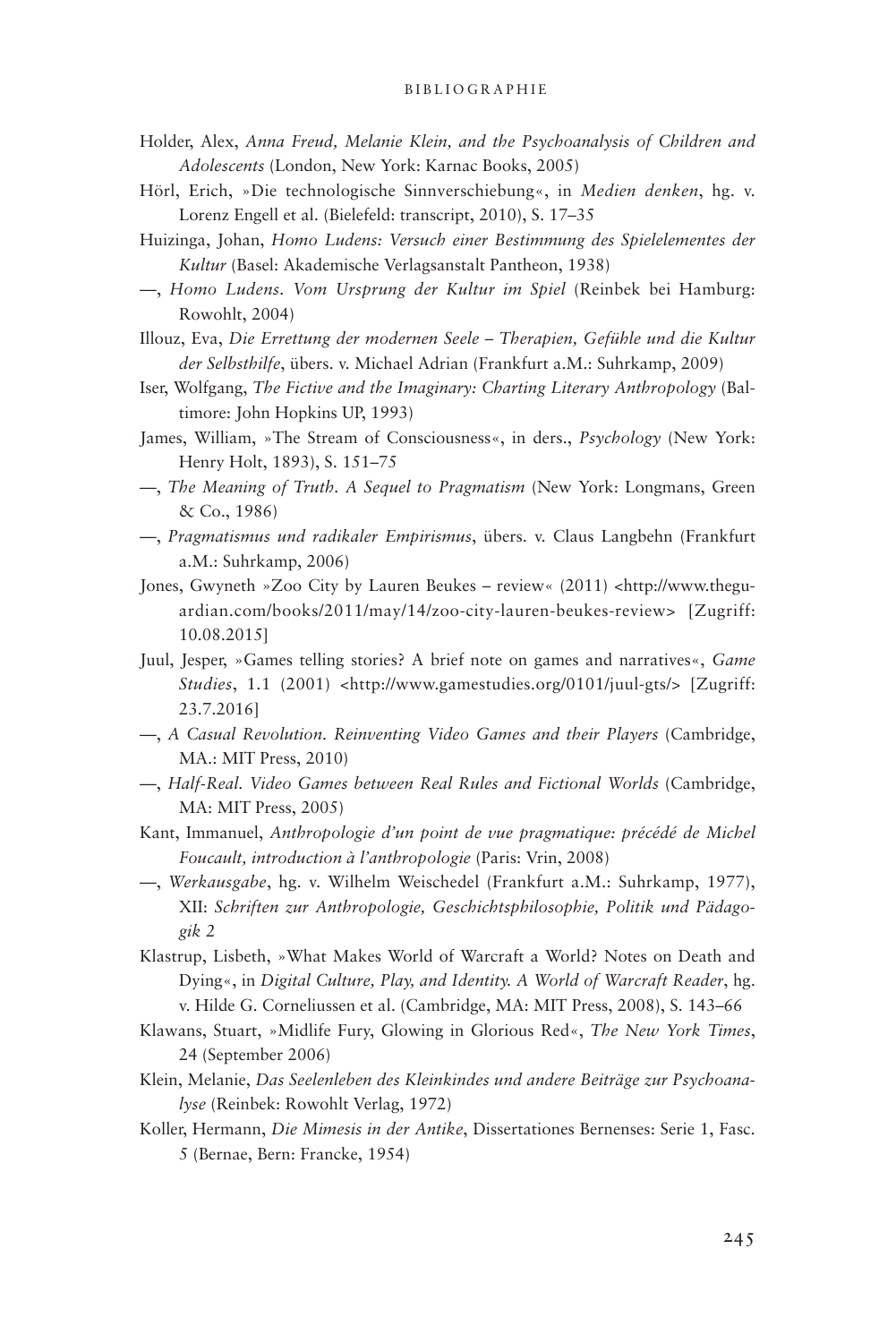- Krämer, Sybille, »Form als Vollzug oder: Was gewinnen wir mit Niklas Luhmanns Unterscheidung von Medium und Form?«, *Rechtshistorisches Journal*, 17 (1998), S. 558–73
- Kries, Johannes von, *Principien der Wahrscheinlichkeitsrechnung. Eine logische Untersuchung* (Freiburg: J.C.B. Mohr, 1886)
- Kristeva, Julia, *Pouvoirs de l'horreur. Essai sur l'abjection* (Paris: Éditions du Seuil, 1980)
- Laplanche, Jean und Jean-Bertrand Pontalis, *Urphantasie. Phantasien über den Ursprung, Ursprünge der Phantasie* (Frankfurt a.M.: Fischer Taschenbuch Verlag, 1992)
- Latour, Bruno, »Agency at the Time of the Anthropocene«, *New Literary History* 45 (2014), S. 1–18
- —, »Waiting for Gaia. Composing the common world through art and politics«, a lecture at the French Institute for the lauching of SPEAP (London, November 2011) <http://www.bruno-latour.fr/sites/default/files/124-GAIA-LONDON-SPEAP\_0.pdf> [Zugriff: 15.03.2015]
- —, »Zirkulierende Referenz. Bodenstichproben aus dem Urwald am Amazonas«, in ders., Die Hoffnung der Pandora (Frankfurt a.M.: Suhrkamp, 2002), S. 36–95
- Lazarus, Moritz, *Über die Reize des Spiels* (Berlin: Dümmler Verlag, 1883)
- Lazzarato, Maurizio, *Der »semiotische Pluralismus« und die neue Regierung der Zeichen. Hommage an Félix Guattari*, <http://eipcp.net/transversal/0107/lazzarato/de> [Zugriff : 2.4.2016]
- Lessig, Lawrence, *Code. Version 2.0* (New York: Basic Books, 2006)
- Levy, Steven, *KL Künstliches Leben aus dem Computer* (München: Droemer Knaur, 1993)
- Liebe, Michael, »There is no Magic Circle. On the Difference between Computer Games and Traditional Games«, in *Conference Proceedings of the Philosophy of Computer Games 2008*, hg. v. Stephan Günzel u.a. (Potsdam: Potsdam *University* Press, 2008), S. 324–40
- Lingis, Alphonso, *The Community of Those Who Have Nothing in Common* (Bloomington: Indiana University Press, 1994)
- Lovelock, James, *Das Gaia-Prinzip: die Biographie unseres Planeten* (Zürich: Artemis & Winkler, 1991)
- Lowenfeld, Margaret, *Play in Childhood* [1935] (London: Cambridge University Press, 1991)
- ––, *The Lowenfeld Mosaic Test* (London: Newman Neame, 1954)
- ––, *Child Psychotherapy, War and The Normal Child. Selected Papers Of Margaret Lowenfeld*, hg. v. Cathy Urwin, John Hood-Williams (Eastbourne: Sussex Academic Press, 2013)

Lyotard, Jean-Francois, *Der Widerstreit* (München: Fink, 1987)

- Margulis, Lynn, *Die andere Evolution* (Heidelberg: Spektrum Akademischer Verlag, 1999)
- Margulis, Lynn und Dorion Sagan, *Leben. Vom Ursprung zur Vielfalt* (Heidelberg: Spektrum Akademischer Verlag, 1997)

246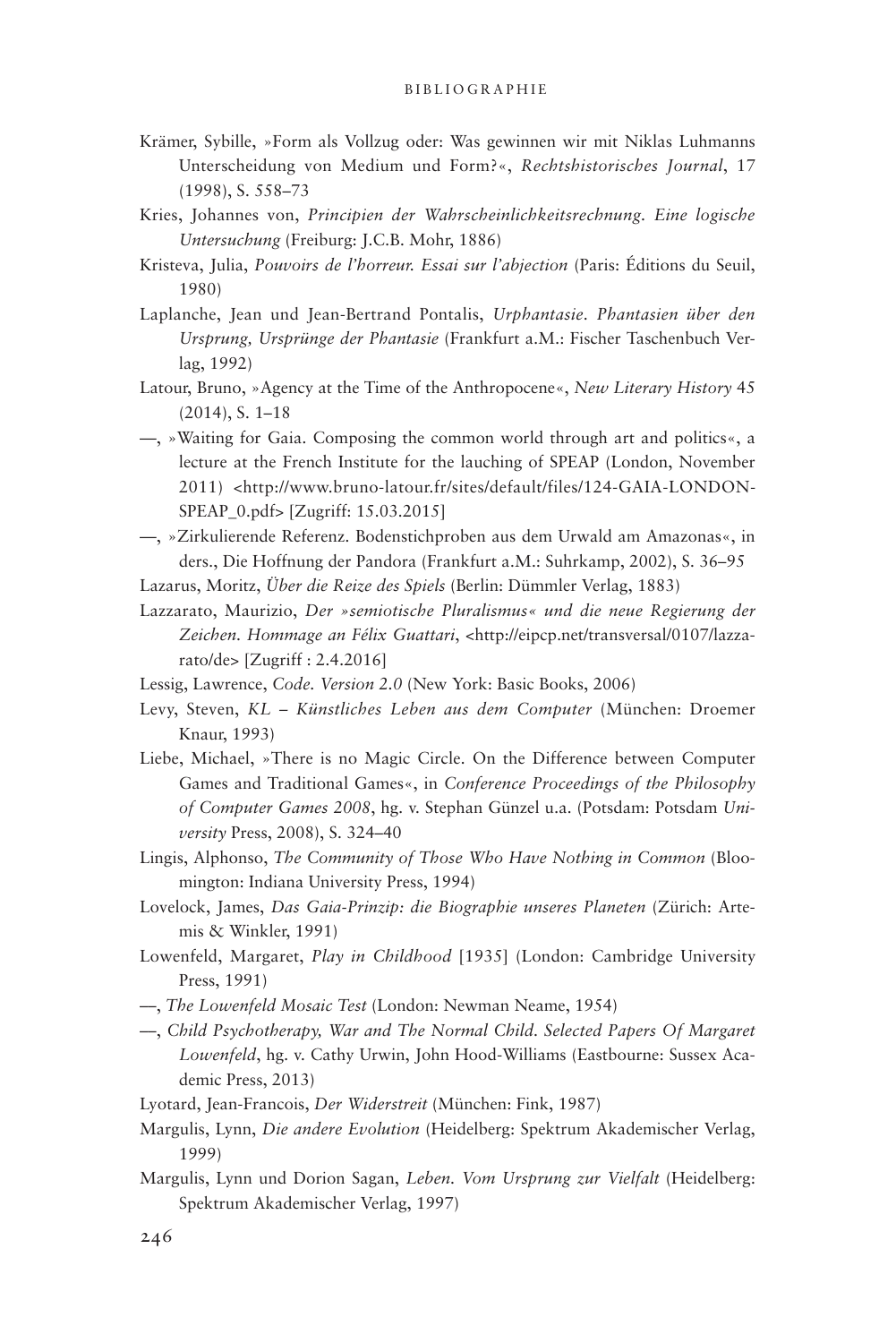- Martin, Katy, »Su Friedrich Interviewed by Katy Martin«, *Art World Magazine (Yishu Shijie)* (Shanghai, October 2008) <http://www.katymartin.net/assets/sufriedrich-interview-by-katy-martin-sept08.pdf> [Zugriff: 07.04.2015]
- Massumi, Brian, *Always more Than One. Individuation's Dance* (Durham: Duke UP, 2013)
- —, *Ontomacht. Kunst, Affekt und das Ereignis des Politischen* (Berlin: Merve, 2011), S. 7–23
- —, *Parables for the Virtual, Movement, Affect, Sensation* (Durham: Duke UP, 2002)
- —, »Konjunktion, Disjunktion, Gabe«, in *Inventionen 1*, hg. v. Isabell Lorey, Roberto Nigro und Gerald Raunig (Zürich: diaphanes, 2011), S. 131–42
- —, *Semblance and Event. Activist Philosophy and the Occurent Arts* (Cambridge, MA: MIT Press, 2011)
- —, *What Animals Teach Us About Politics* (Durham: Duke UP, 2014)
- McKenzie, Jon, *Perform or Else: From Discipline to Performance* (London: Routledge, 2001)
- Menke, Christoph, »Zweierlei Übung. Zum Verhältnis von sozialer Disziplinierung und ästhetischer Existenz«, in *Michel Foucault: Zwischenbilanz einer Rezeption. Frankfurter Foucault-Konferenz 2001*, hg. v. Axel Honneth (Frankfurt a.M.: Suhrkamp, 2003), S. 283–99
- Mersch, Dieter, »Negative Medialität«, *Journal Phänomenologie*, 23 (2005), S. 14–22 —, *Ordo ab chao – order from noise* (Zürich: Diaphanes, 2013)
- Montaigne, Michel de, *Essais*, übers. v. Hans Stilett (Frankfurt a.M.: Eichborn Verlag, 1998)
- Movarec, Hans, *Mind Children* (Hamburg: Hoffmann und Campe, 1990)
- Nancy, Jean-Luc, »Das Neutrale, die Neutralisierung des Neutralen«, in *Das Neutrale*, hg. v. Maurice Blanchot (Zürich: diaphanes, 2010), S. 7–13
- Newell, Allen, John Clifford Shaw und Herbert Alexander Simon, »Chess-Playing Programs and the Problem of Complexity«, *IBM Journal of Research and Development*, 2.4 (1958), S. 320–35
- Pias, Claus, »Entscheide dich! Was uns entscheidet: Krieg und Spiele«, in *Neue Rundschau*, 113.2 (2002) <http://fox.leuphana.de/portal/files/530182/rundschau.pdf> [Zugriff: 17.08.2015]
- —, *Computer Spiel Welten* (Zürich: Diaphanes, 2010)
- Pollmann, Inga, »Invisible Worlds, Visible: Uexküll's *Umwelt*, Film, and Film Theory«, *Critical Inquiry*, 39.4 (2013), S. 777–816
- Raczkowski, Felix, »Making Points the Point: Towards a History of Ideas of Gamification«, in *Rethinking Gamification*, hg. v. Mathias Fuchs u.a. (Lüneburg: Meson Press, 2014), S. 141–60
- Raessens, Joost, »Playful Identities, or the Ludification of Culture«, *Games and Culture*, 1.1 (2006), S. 52–57
- Rancière, Jacques, *Das Unvernehmen: Politik und Philosophie* (Frankfurt a.M.: Suhrkamp, 2002)
- Reckwitz, Andreas, *Erfindung der Kreativität. Zum Prozess gesellschaftlicher Ästhetisierung* (Frankfurt a.M.: Suhrkamp, 2012)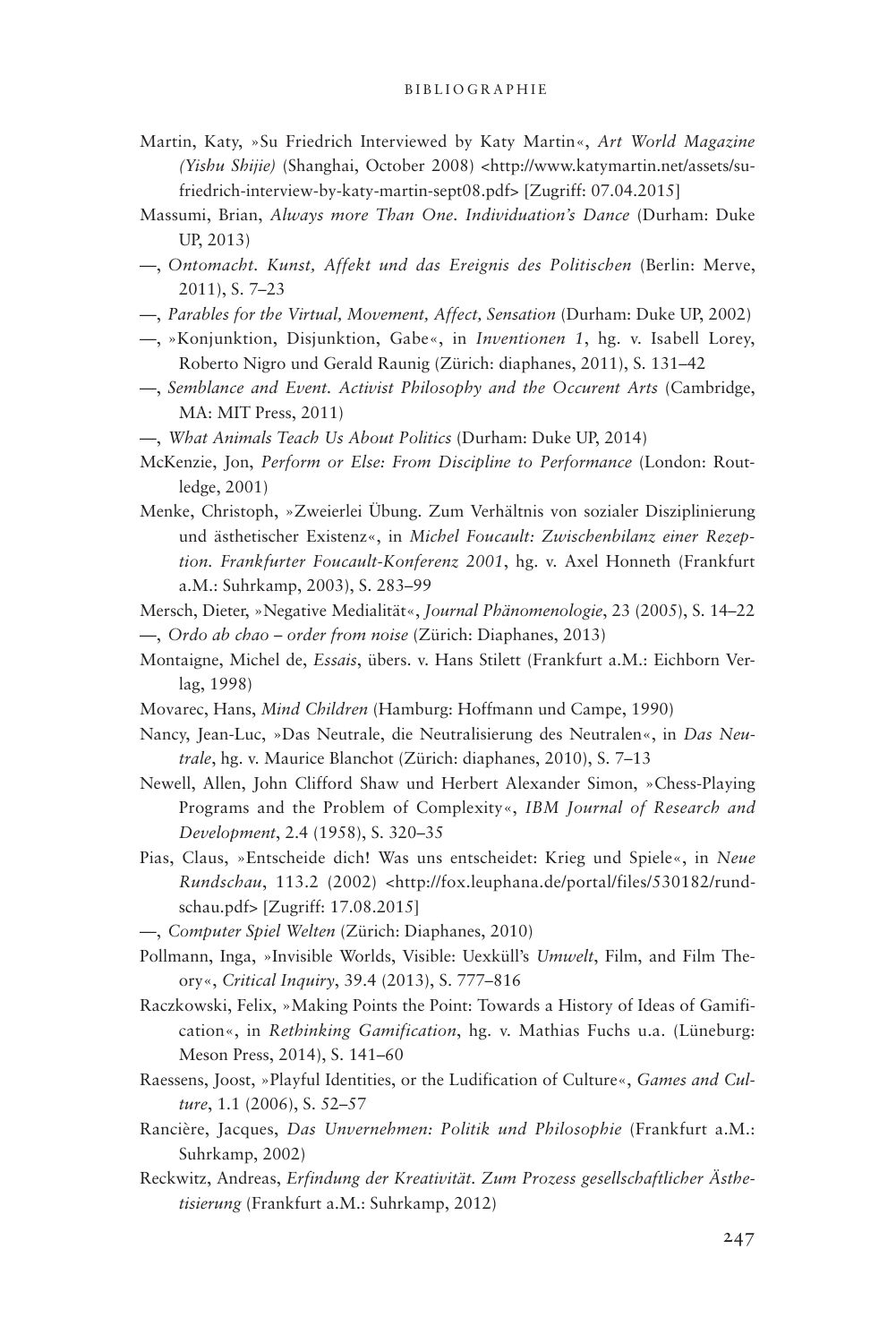- Rorschach, Hermann, *Psychodiagnostik. Methodik und Ergebnisse eines wahrnehmungsdiagnostischen Experiments* (Bern: E. Bircher, 1921)
- Rothe, Katja, »Familien-Spiele: Das Spiel als Medium des Therapeutischen«, in *Designing Thinking – Angewandte Imagination und Kreativität um 1960*, hg. v. Claudia Mareis und Margarete Pratschke (München: Fink, 2016, im Erscheinen)
- —, »Spekulative Praktiken: Zur Vorgeschichte des Assessment Centers«, *ilinx Berliner Beiträge zur Kulturwissenschaft: Ökonomische Praktiken*, 3 (2013), S. 57–74
- Russett, Robert und Cecile Starr (Hg.), *Experimental Animation. An Illustrated Anthology* (New York u.a.: Van Nostrand Reinhold Company, 1976)
- Salen, Katie und Eric Zimmerman, *Rules of Play. Game Design Fundamentals* (London: MIT Press, 2004)
- Schaefer, Charles E., *Foundations of Play Therapy* (Hoboken, NJ: Wiley, 2011)
- Schaefer, Charles et al. (Hg.), *International Handbook of Play Therapy: Advances in Assessment, Theory, Research and Practice* (Lanham, MD: Jason Aronson, 2005)
- Shannon, Claude E., »Programming a Computer for Playing Chess (1950)«, in *Claude Elwood Shannon. Collected Papers*, hg. v. N.J.A. Sloane und Aaron D. Wyner (New York: IEEE, 1993), S. 637–56
- Shaviro, Steven, »Panpsychism and Play«, *The Pinocchio Theory*, Blogeintrag vom 28.02.14, <http://www.shaviro.com/Blog/?p=1194> [Zugriff: 15.09.2015]
- Simmel, Georg, »Soziologie der Geselligkeit«, in *Verhandlungen des Ersten Deutschen Soziologentages vom 19.-22. Oktober 1910 in Frankfurt a. M.* (Tübingen: Verlag J. C. B. Mohr, 1911), S. 1–16
- Simondon, Gilbert, »Das Individuum und seine Genese«, in *Figur, Struktur, Kontur. Abstraktion in Kunst und Lebenswissenschaften*, hg. v. Claudia Blümle und Armin Schäfer (Zürich: Diaphanes, 2007), S. 29–46
- Staabs, Gerhild von, *Der Scenotest. Beitrag zur Erfassung unbewusster Problematik und charakterologischer Struktur in Diagnostik und Therapie* (Stuttgart: Herzel Verlag, 1951)
- Stengers, Isabelle, »Ökologie«, *Zeitschrift für Kulturwissenschaft: Politische Ökologie*, 2 (2009), S. 29–34
- Stern, Daniel N., *Der Gegenwartsmoment. Veränderungsprozesse in Psychoanalyse, Psychotherapie und Alltag* (Frankfurt a.M.: Brandes & Apsel, 2005)
- —, *Die Lebenserfahrung des Säuglings* (Stuttgart: Klett-Cotta, 2007)
- —, *The Interpersonal World of the Infant. A View from Psychoanalysis and Deventomental Psychology* (New York: Basic Books, 1985)
- Sutton-Smith, Brian, »Games of Order and Disorder«, *The Association for the Anthropological Study of Play Newsletter*, 4.2 (1977), S. 19–26
- Taylor, T.L., *Play Between Worlds* (Cambridge, MA: MIT Press, 2006)

Tiqqun, *Kybernetik und Revolte* (Zürich: Diaphanes, 2007)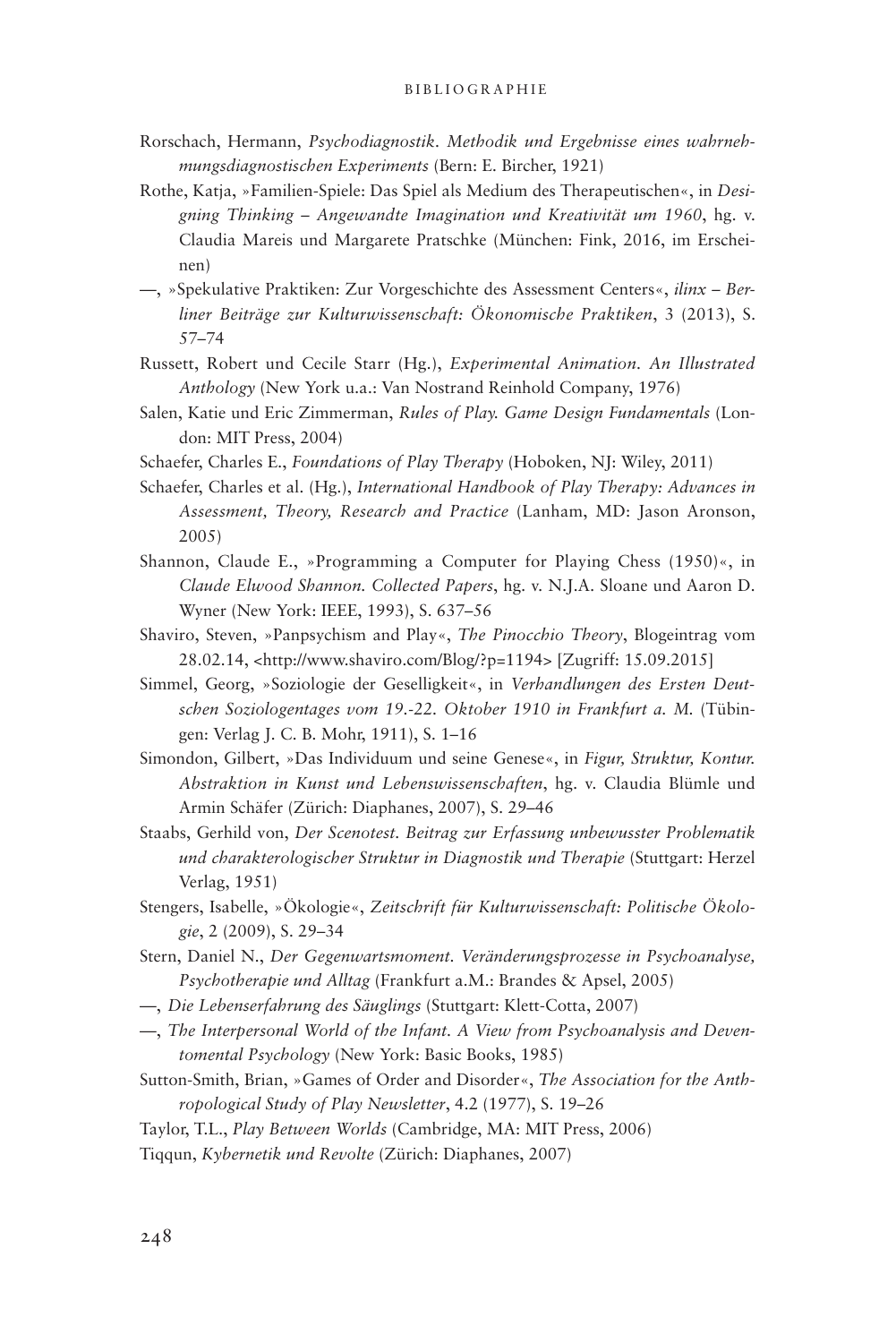- Turing, Alan, »Intelligente Maschinen (1947/69«, in *Intelligence Service*: Schriften, hg. v. Friedrich Kittler und Bernhard J. Dotzler (Berlin: Brinkmann & Bose, 1987), S. 83–113 [original Typoskript von Turing online <http://www.turingarchive.org/browse.php/C/11>]
- Turkle, Sherry, *Leben Im Netz: Identität in Zeiten des Internet* (Reinbek bei Hamburg: Rowohlt, 1998)
- Turner, Victor, »Liminal to Liminoid, in Play, Flow, and Ritual: An Essay in Comparative Symbology«, *Rice University Studies*, 60.3 (1974), S. 53–92
- —, *The Ritual Process. Structure and Anti-Structure* (London: Routledge, 1969)
- —, *Vom Ritual zum Theater. Der Ernst des menschlichen Spiels* (Frankfurt a.M.: Campus, 2009)
- Van Gennep, Arnold, *Übergangsriten* (Frankfurt a.M.: Campus Verlag, 2005)
- Varela, Francisco J., Evan Thompson und Eleanor Rosch, *The Embodied Mind. Cognitive Science and Human Experience* (London: MIT Press, 1993)
- Volbers, Jörg, *Selbsterkenntnis und Lebensform: Kritische Subjektivität nach Wittgenstein und Foucault* (Bielefeld: transcript, 2008)
- Von Neumann, John, *Theory of Self-Reproducing Automata*, hg. v. Arthur W. Burks (Urbana: University of Illinois Press, 1966)
- —, »Zur Theorie der Gesellschaftsspiele«, *Mathematische Annalen*, 100 (1928), S. 295−320
- Von Neumann, John und Oskar Morgenstern, *Theory of Games and Economic Behavior*, hg. v. Ariel Rubinstein und Harold W. Kuhn (Princeton, NJ: Princeton University Press, 2007)
- Weber, Samuel, *Mass Mediauras: Form, Technics, Media* (Stanford: Stanford University Press, 1996)
- Whitehead, Alfred North, *Adventures of Ideas* (New York: The Free Press, 1967)
- Whitman, Walt, »O Ich! Oh Leben!«, in *Grasblätter*, hg. und übers. v. Jürgen Brôcan (München: Carl Hanser Verlag, 2009), S. 342–43
- Wiemer, Serjoscha, »Strategiespiele und das Medium-Werden des Computers. Computerschach als Faktor der Rekonzeptionalisierung des Computers als programmierbare Maschine zwischen 1945 und 1960«, in *Diskurse des Strategischen Spiels. Medialität, Gouvernementalität, Topografie*, hg. v. Stefan Böhme u.a. (Münster: LIT, 2014), S. 83–112
- Winnicott, Donald W., »Die Angst vor dem Zusammenbruch«, in *Die andere Urszene*, hg. v. Marcus Coelen (Zürich: diaphanes, 2008), S. 47–58
- *—,* »Die Frage des Mitteilens und des Nicht-Mitteilens führt zu einer Untersuchung gewisser Gegensätze [1965]«, in *Reifungsprozesse und fördernde Umwelt*, hg. v. Donald W. Winnicott, übers. v. Gudrun Theusner-Stampa (Gießen: Psychosozial-Verlag, 2006), S. 234–53
- —, »Fear of Breakdown«, in *Psychoanalytic Explorations*, hg. v. Claire Winnicott, Ray Shephard, Madeleine Davies (London: Karnac, 1989)
- —, *Playing with Reality* (London: Routledge, 2005)
- —, »Primitive Emotional Development«, *The International Journal of Psycho-Analysis*, 26 (1945), S. 137–43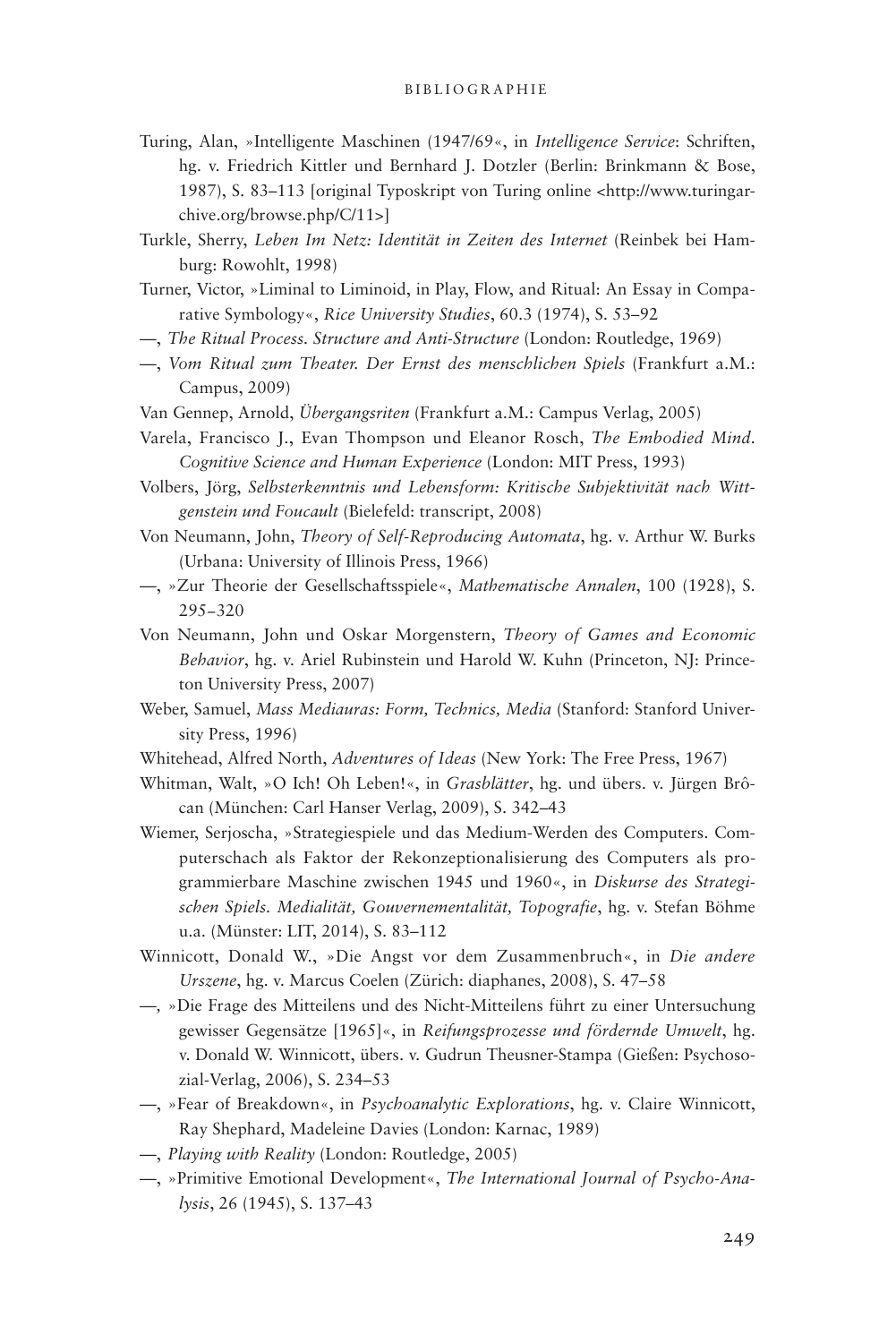- —, *Reifungsprozesse und fördernde Umwelt*, übers. v. Gudrun Theusner-Stampa (Gießen: Psychosozial-Verlag, 2002)
- *—,* »Spielen eine theoretische Darstellung [1968]«, in ders., *Vom Spiel zur Kreativität* (Stuttgart: Klett-Cotta, 2015), S. 49–64
- *—,* »Spielen Schöpferisches Handeln und die Suche nach dem Selbst [1968]«, in ders., *Vom Spiel zur Kreativität* (Stuttgart: Klett-Cotta, 2015), S. 65–77
- —, *The Child and the Family* (London: Tavistock, 1957)
- —, *The Child, the Family and the Outside World* (Harmondsworth: Penguin Books, 1964)
- —, »Transitional Objects and Transitional Phenomena A Study of the First Not-Me Possession«, *International Journal of Psycho-Analysis*, 34 (1953), S. 89–97
- —, »Übergangsobjekte und Übergangsphänomene«, in *Playing and Reality [1971]*, hg. von dems., übers. v. Michael Ermann (London: Routledge, 2005), S. 10–36
- —, *Vom Spiel zur Kreativität* (Stuttgart: Klett-Cotta, 1974)
- Wittgenstein, Ludwig, *Werkausgabe in acht Bänden*, hg. v. Joachim Schulte (Frankfurt a.M.: Suhrkamp, 2001), I: *Philosophische Untersuchungen, Kritisch-genetische Edition*
- Zimmerman, Eric, »Jerked Around by the Magic Circle. Clearing the Air Ten Years Later«, *Gamasutra* (2012) <http://www.gamasutra.com/view/feature/6696/ jerked\_around\_by\_the\_magic\_circle\_.php> [Zugriff: 27.08.2015]

### **FILMOGRAPHIE**

*Begone Dull Care* (R.: Norman McLaren und Evelyn Lambart. CA 1949)

*L'abécédaire de Gilles Deleuze* (R.: Pierre-André Boutang und Michel Parnat. FR 1996)

*Gently Down the Street* (R.: Su Friedrich. USA 1981)

*Hide and Seek* (R.: Su Friedrich. USA 1996)

*Seeing Red* (R.: Su Friedrich. USA 2005)

*Sink or Swim* (R.: Su Friedrich. USA 1990)

*The Odds of Recovery* (R.: Su Friedrich. USA 2002)

*The Ties That Bind* (R.: Su Friedrich. USA 1984)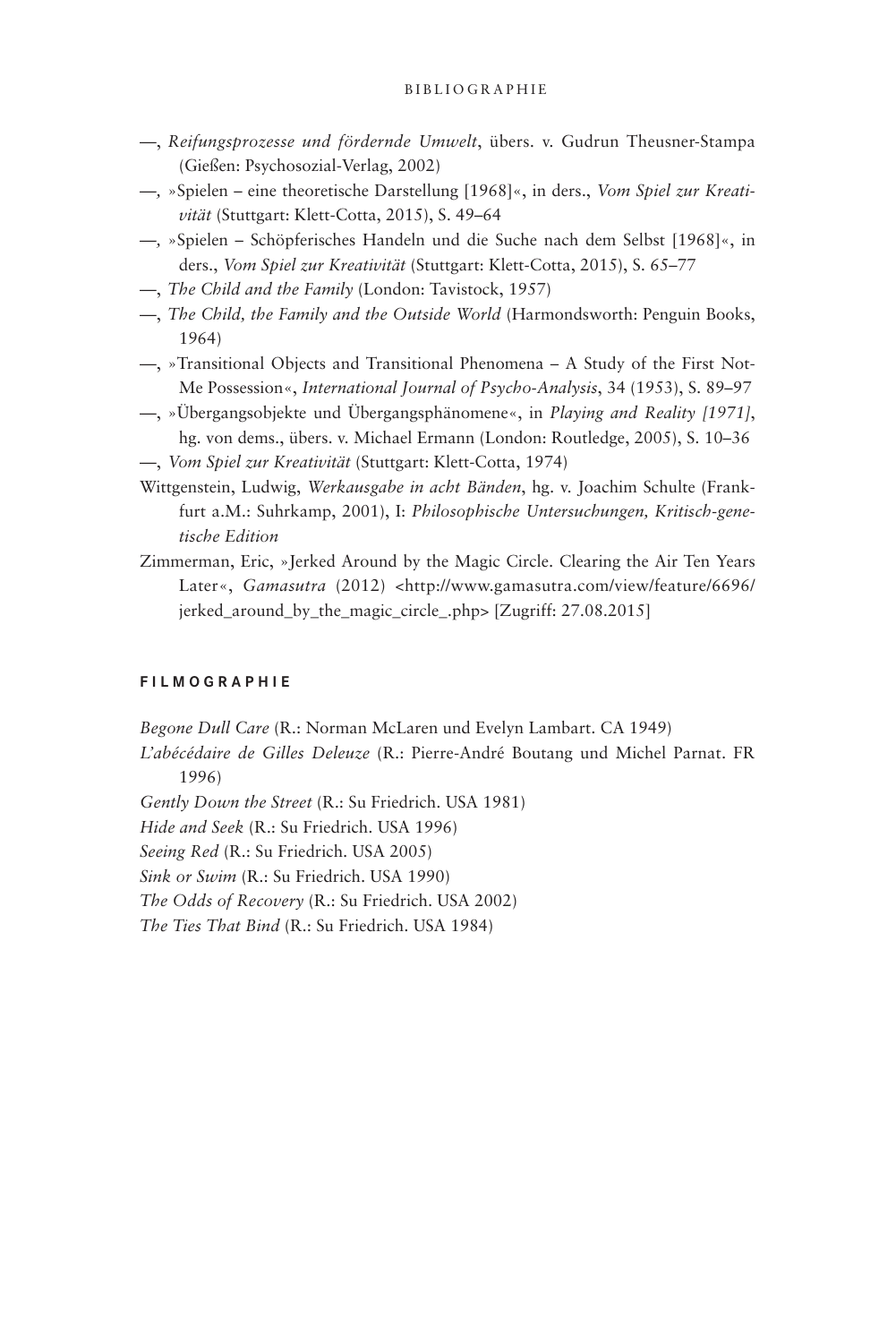# AUTORINNEN UND AUTOREN

- **Julia Bee** ist Medien- und Kulturwissenschaftlerin und zur Zeit Postdoktorandin am Graduiertenkolleg *Das Reale in der Kultur der Moderne* an der Universität Konstanz. Sie arbeitet zur Relation von Macht und Begehren, zu Wahrnehmungsund Prozessphilosophien in medienwissenschaftlicher Perspektive und zu Formen visueller Forschung. Letzte Publikationen sind u.a.: »Dramatisierungen des Anfangens. Die Intros von Homeland, True Blood und True Detective«, in *Dramaturgien des Anfangens*, hg. von Gerko Egert und Adam Czirak (Berlin: Neofelis, 2016), S. 75–105; »Gewalt, Begehren, Differenz. Zu einer Politik der Wahrnehmung«, in *Sexuelle Gewalt im Film*, hg. von Jochem Kotthaus (Weinheim und Basel: Juventa Beltz, 2015), S. 305–329.
- **Andreas Beinsteiner** studierte Philosophie und Informatik in Innsbruck, Bergen und Freiburg. Seine Arbeitsschwerpunkte umfassen die Medienphilosophie, Technikphilosophie, (Post-)Phänomenologie und (Post-)Hermeneutik. Seine Dissertation am Institut für Philosophie der Universität Innsbruck rekonstruiert das Denken von Martin Heidegger als einen medientheoretischen Ansatz. Zu seinen jüngsten Veröffentlichungen zählt der gemeinsam mit Tanja Kohn herausgegebene Band *Körperphantasien. Technisierung – Optimierung – Transhumanismus* (Innsbruck: Innsbruck University Press, 2016).
- **Monique David-Ménard** arbeitet über die Verknüpfungen zwischen Philosophie und Psychoanalyse. Als klinische Psychoanalytikerin ist sie Vizepräsidentin der *Société de Psychoanalyse Freudienne* in Paris. Seit Jahren gibt sie Seminare im *Centre d'études du vivant* (université Paris-Diderot) und am *College International de Philosophie*. Aktuell hat sie ein Visiting Fellowship im ICI Berlin. Jüngste Veröffentlichungen sind: *Deleuze und die Psychoanalyse. Ein Streit* (Berlin: Diaphanes, 2009); *Éloge des hasards dans la vie sexuelle* (Paris: Hermann, 2011); »Objects, Exchanges, Discourse«, in *Scholarly Dialogue on Psychoanalysis and Philosophy in the Work of Monique David-Ménard* (= *philoSOPHIA*, *A Journal of Continental Feminism*, 5.1 (2015)), S. 88–110; »The Unjustifiable in a Philosophical Rationality. An Example: Swedenborg in the *Critique of Pure Reason*«, in *Madness, Religion, and the Limits of Reason*, hg. von J. Bornemark and S.O. Wallenstein (Stockholm: Elanders, 2015), S. 117–27; »Ist es möglich, eine angemessene Vorstellung einer traurigen Leidenschaft zu entwickeln? Zur Konfrontation zwischen Spinoza und Freud«, in *Conatus und Lebensnot. Konzepte des Überlebens*, hg. von Astrid Deuber-Mankowsky u. Anna Tuschling (Wien: Turia+Kant, im Erscheinen).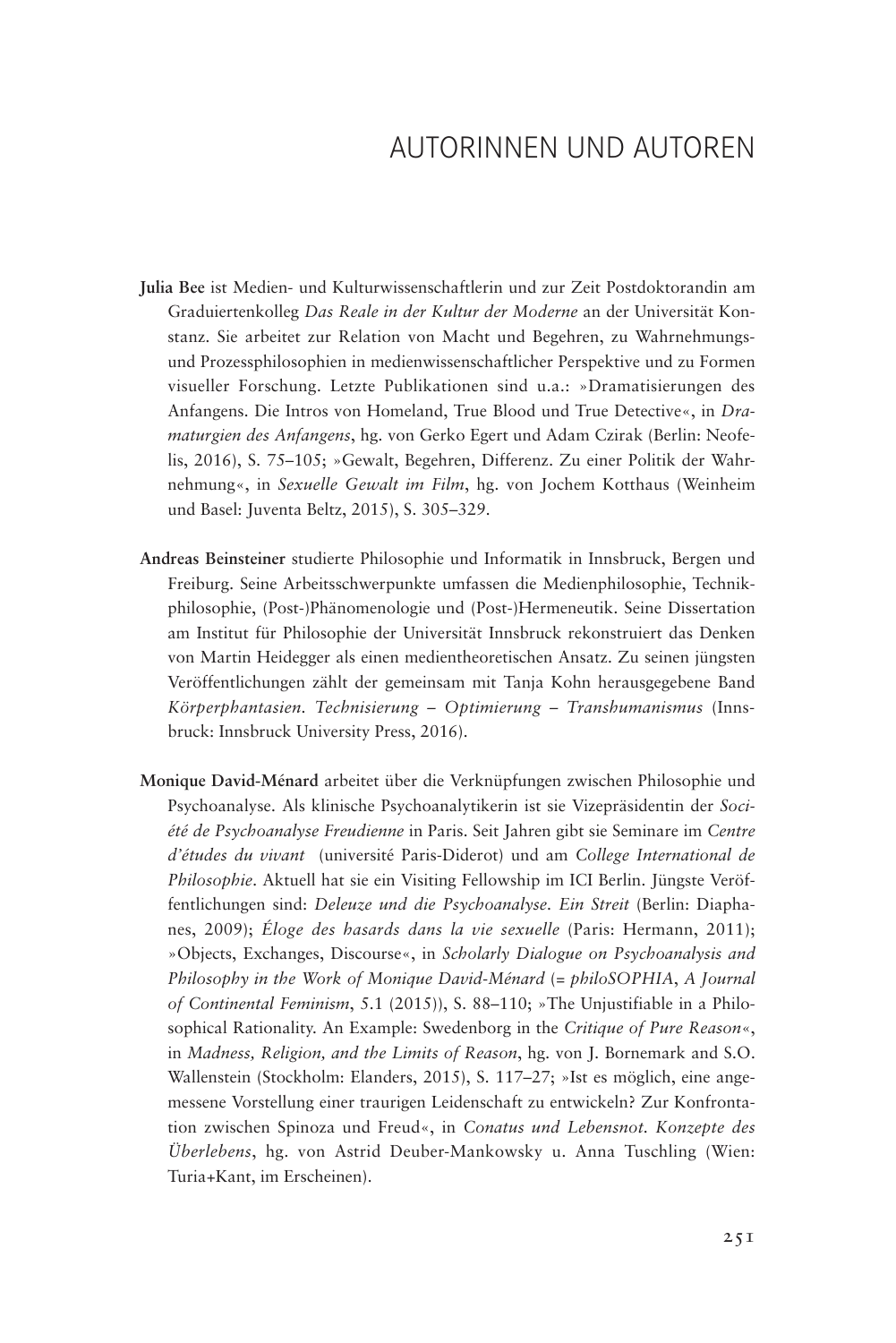- **Jasmin Degeling** ist Doktorandin am Institut für Medienwissenschaft der Ruhr-Universität Bochum und forscht zu gegenwärtigen Praktiken der Sorge und Techniken des Selbst in Anschluss an Foucault, sowie zum Diskurs und zur Geschichte der Autobiographie. Sie ist wissenschaftliche Mitarbeiterin im Bereich Szenische Forschung am Institut für Theaterwissenschaft der Ruhr-Universität Bochum und seit 2013 Mitglied im PhD-Net »Das Wissen der Literatur« an der Humboldt-Universität zu Berlin. Letzte Vorträge zu »Practices of Conversion – Schlingensief's *Church of Fear*« bei der Tagung »Art of Wagnis – Schlingensief's Crossing of Wagner and Africa«, Dezember 2015 in Bayreuth sowie »›Nur aus der Perspektive des Menschen erscheint das Leben monströs‹ – Poetischer Vitalismus bei Elfriede Jelinek« im Rahmen der Tagung »theatrum animarum – Inszenierungen der Mensch-Tier-Relation«, Dezember 2015 in Wien.
- **Astrid Deuber-Mankowsky** ist seit 2004 Professorin am Institut für Medienwissenschaft der Ruhr-Universität Bochum und seit 2006 Associate Member des ICI Berlin Institute for Cultural Inquiry. Gastprofessuren an der Universität Paris-Diderot in Paris, an der Columbia University of the City of New York und Senior Fellow am IKKM in Weimar. Ihre aktuellen Forschungsschwerpunkte liegen im Bereich der Medien-, Gender-, und Queertheorie, der Medienphilosophie und -ästhetik und der Medienanthropologie des Spiels. Ihre letzten Veröffentlichungen sind: Zusammen mit Christoph F.E. Holzhey: »Kampf gegen das Chaos, Kampf gegen die Meinung. Intensive Größe und Empfindung bei Gilles Deleuze und Hermann Cohen«, in *Intensität und Realität*, hg. von Thomas Kisser u. Thomas Leinkauf (Berlin, Boston: De Gruyter, 2016), S. 259–73; »*The Hunger Games* – Spiel und Kontrollgesellschaft. Deterritorialisierung und Reterritorialisierung von Geschlecht«, in *Figurationen des Politischen. Band 1: Die Phänomenalität der Politik in der Gegenwart. Texte zur politischen Ästhetik 3*, hg. von Martin Doll u. Oliver Kohns (Paderborn: Wilhelm Fink Verlag, 2016), S. 391– 408; »Rhythms of the Living, Conditions of Critique: On Judith Butler's Reading of Walter Benjamin's *Critique on Violence*«, in: *Walter Benjamin and Theology*«, hg. von Colby Dickinson u. Stéphane Symons (New York: Fordham University Press, 2016), S. 253–71.
- **Reinhold Görling** ist seit 2002 Professor für Medienwissenschaft an der Heinrich-Heine-Universität Düsseldorf. 1995 Habilitation in Allgemeiner und Vergleichender Literaturwissenschaft an der Universität Hannover. Gastprofessuren an der University of California Irvine und der Universität Innsbruck. Seine Forschungsinteressen liegen im Bereich der Medienphilosophie, Visual Studies, Psychoanalyse, Ästhetik und Ökologie. Laufende Forschungsprojekte zu Transitional Justice, zum Verhältnis von Szene, Chor und Deixis, zur Ökologie des Slow Cinema. Zuletzt erschienen: *Szenen der Gewalt. Folter und Film von Rossellini bis Bigelow* (Bielefeld: transcript, 2014); »Abstraktion und gelebte Zeit. Plastizität und Rhythmus bei Élie Faure, Jean Epstein und Gilles Deleuze«, in *Zeiten der Form, Formen der Zeit*, hg. von Michael Bies und Michael Gamper (Hannover: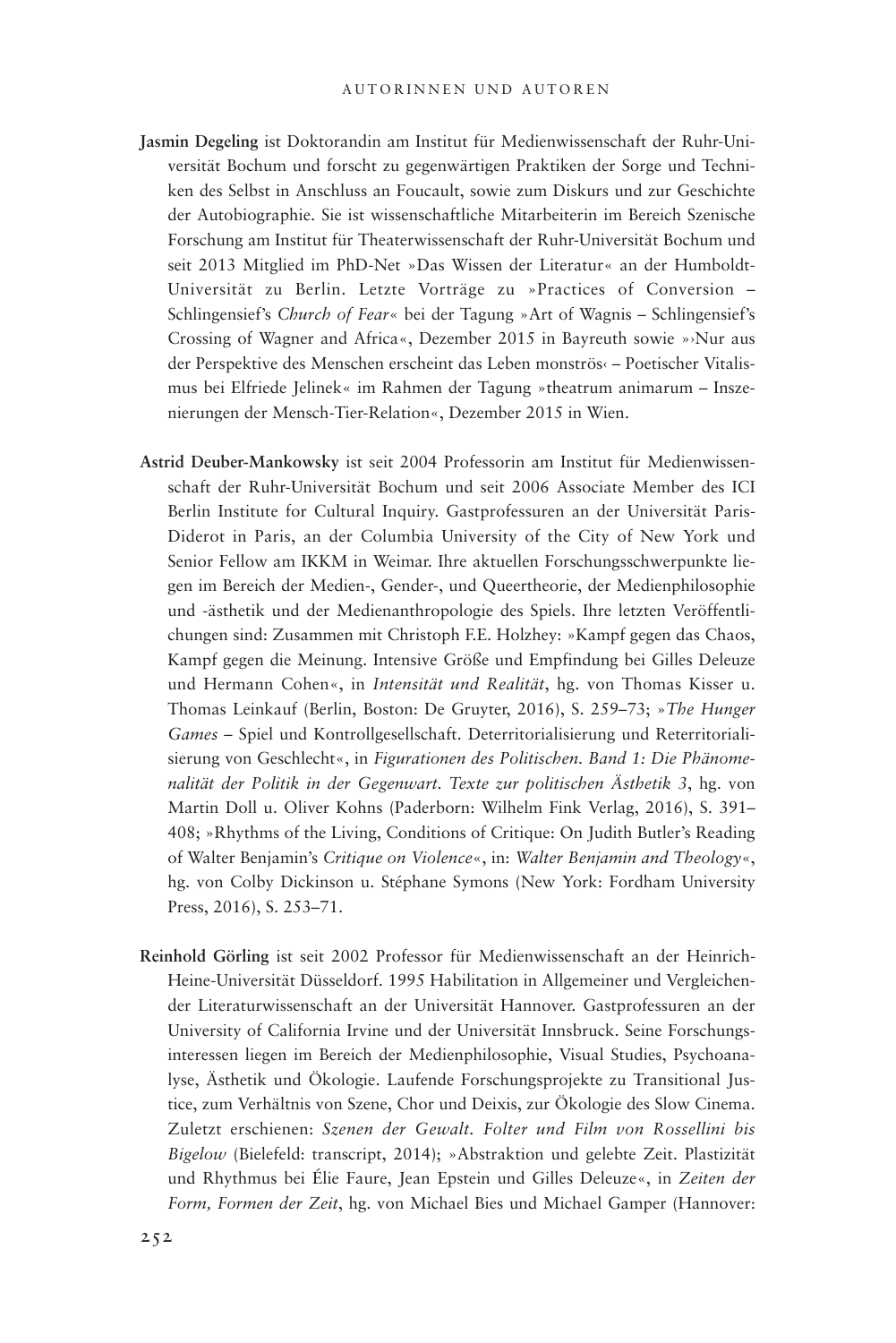Werhahn Verlag, 2016), S. 213–40; »*Woolworth Choir of 1979* von Elisabeth Price. Shifter, Serien und die Semantik von Äußerungen«, in *Gruppieren, Interferieren, Zirkulieren*, hg. von Maximilian Linsenmeier und Sven Seibel (Bielefeld: transcript, im Erscheinen).

- **Lisa Handel** ist wissenschaftliche Mitarbeiterin am Institut für Medien- und Kulturwissenschaft der Heinrich-Heine-Universität Düsseldorf. Ihre gerade eingereichte Dissertation trägt den Titel: *Maschinengeschichten und Prozesswelten – Interferenzmuster des Ontomedialen zwischen Technowissenschaften und Prozessphilosophien*. Ihre Forschungsschwerpunkte liegen im Bereich der Medienphilosophie, Prozessphilosophie und der Science and Technology Studies.
- **Katja Rothe** ist Juniorprofessorin für Theaterwissenschaft mit dem Schwerpunkt Frauen- und Geschlechterforschung an der Universität der Künste Berlin. Sie studierte Psychologie, Geschichte, neuere deutsche Literatur und Kulturwissenschaft an der Humboldt-Universität zu Berlin. Ihre Forschungsschwerpunkte sind: Geschichte des praktischen Wissens / Praxeologie; Körper-, Selbst- und Medientechniken; Theorien des Subjekts; Geschlecht und Wissen sowie Geschichte des Ökologischen. Letzte Veröffentlichungen: »Medienökologie – Zu einer Ethik des Mediengebrauchs«, in *Zeitschrift für Medienwissenschaft. Schwerpunkt: Medienökologien*, 14.1 (2016), S. 46–57; »Soul-Staging: Der Scenokasten und die systemische Therapie«, in *SzenoTest. Pre-, Re- & Enactment als Kulturtechniken zwischen Trauma, Theater und Therapie*, hg. von Celine Kaiser (Bielefeld: transcript, 2014), S. 28–43.
- **Stephan Trinkaus** hat lange am Institut für Medien- und Kulturwissenschaft der Universität Düsseldorf gearbeitet, er war 2015 Gastprofessor an der Universität Wien und ist derzeit Vertretungsprofessor am Institut für Medienkultur und Theater der Universität zu Köln. Er arbeitet zu Fragen des Prekären, der Materialität und der sexuellen Differenz in medienkulturellen Prozessen. Aktuelle Veröffentlichungen: »Prekäre Gemeinschaft«, in *Prekarisierungen. Arbeit, Sorge, Politik*, hg. von Michèle Amacker und Susanne Völker (Weinheim und Basel: Beltz Juventa, 2015), S. 237–53; »Rhythmus, Alltag, Fernsehen: Überlegungen zu einer interferenten Theorie des Medialen«, in *Réinventer le rythme*, hg. von Vera Viehöver und Bruno Dupont (= *Interval(le)s: Revue électronique du Centre Interdisciplinaire de Poétique Appliquée de l'Université de Liège*, 7 (2015)), S. 126–41; Mit Andrea Seier: »Kein Außen der Materie – Relation als Seinswert«, Debattenbeitrag in *Zeitschrift für Medienwissenschaft (ZfM)*, 12 (01/2015), S. 171–77.
- **Felix Raczkowski** hat Komparatistik und Medienwissenschaft an der Ruhr-Universität Bochum studiert. Seine Promotion im Fach Medienwissenschaft befasst sich mit der Instrumentalisierung digitaler Spiele und untersucht insbesondere Gamification und Serious Games. Seine weiteren Forschungsinteressen sind: Theorien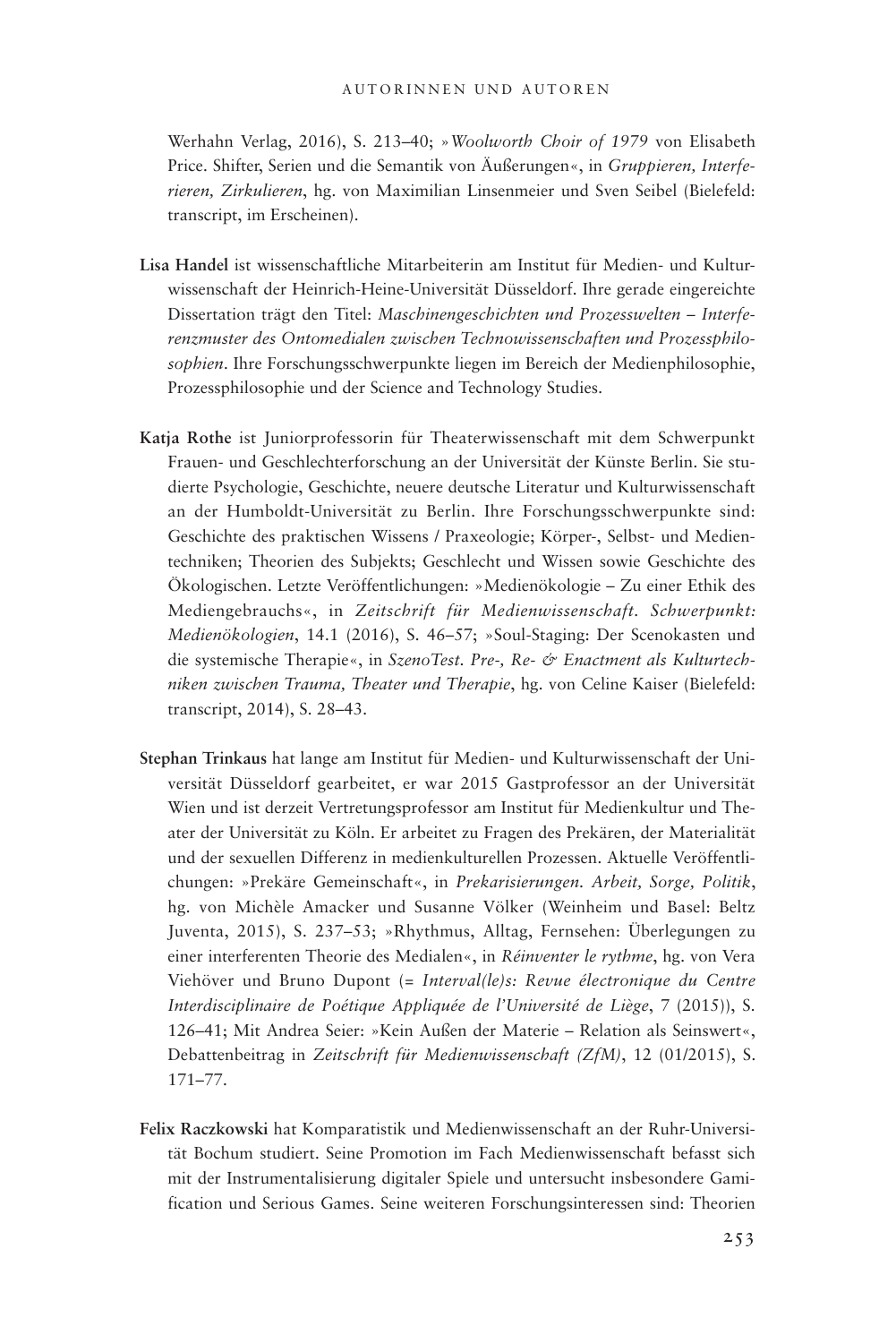### N amensverzeichnis

des Spiels und des Spielzeugs, Medienregulation und Medienpädagogik sowie Transmedialität und die Geschichte und Ästhetik populärer Formen. Letzte Veröffentlichungen sind: »Gamification« (zusammen mit Niklas Schrape), in *Einführung in die Game Studies*, hg. von Andreas Rauscher, Thomas Hensel und Benjamin Beil (Wiesbaden: Springer VS, im Erscheinen); »Thinking with Portals – das Aperture Science Handheld Portal Device zwischen Unit Operation und Spielzeug«, in *»The cake is a lie!« Polyperspektivische Betrachtungen des Computerspiels am Beispiel von ›Portal‹*, hg. von Thomas Hensel, Britta Neitzel und Rolf F. Nohr (Münster: Lit Verlag, 2015), S. 349–67; »Making Points the Point: Towards a History of Ideas of Gamification«, in *Rethinking Gamification*, hg. von Mathias Fuchs u.a. (Lüneburg: Meson Press, 2014), S. 141–60.

**Serjoscha Wiemer** ist Akademischer Rat (a.Z.) für Digitale Medien und Mobile Media an der Universität Paderborn. Zu seinen Arbeitsschwerpunkten gehören Bildtheorie, Spieltheorie und Algorithmische Medien. Er ist Mitglied im Graduiertenkolleg *Automatismen* und im DFG-Netzwerk *Affect- and Psychotechnology Studies*. Letzte Veröffentlichungen sind u.a.: *Das geöffnete Intervall – Medientheorie und Ästhetik des Videospiels* (Paderborn: Wilhelm Fink Verlag, 2014); *Diskurse des strategischen Spiels. Medialität, Gouvernementalität, Topografie,* hg. von Serjoscha Wiemer, Stefan Böhme und Rolf F. Nohr (Münster: LIT Verlag, 2014).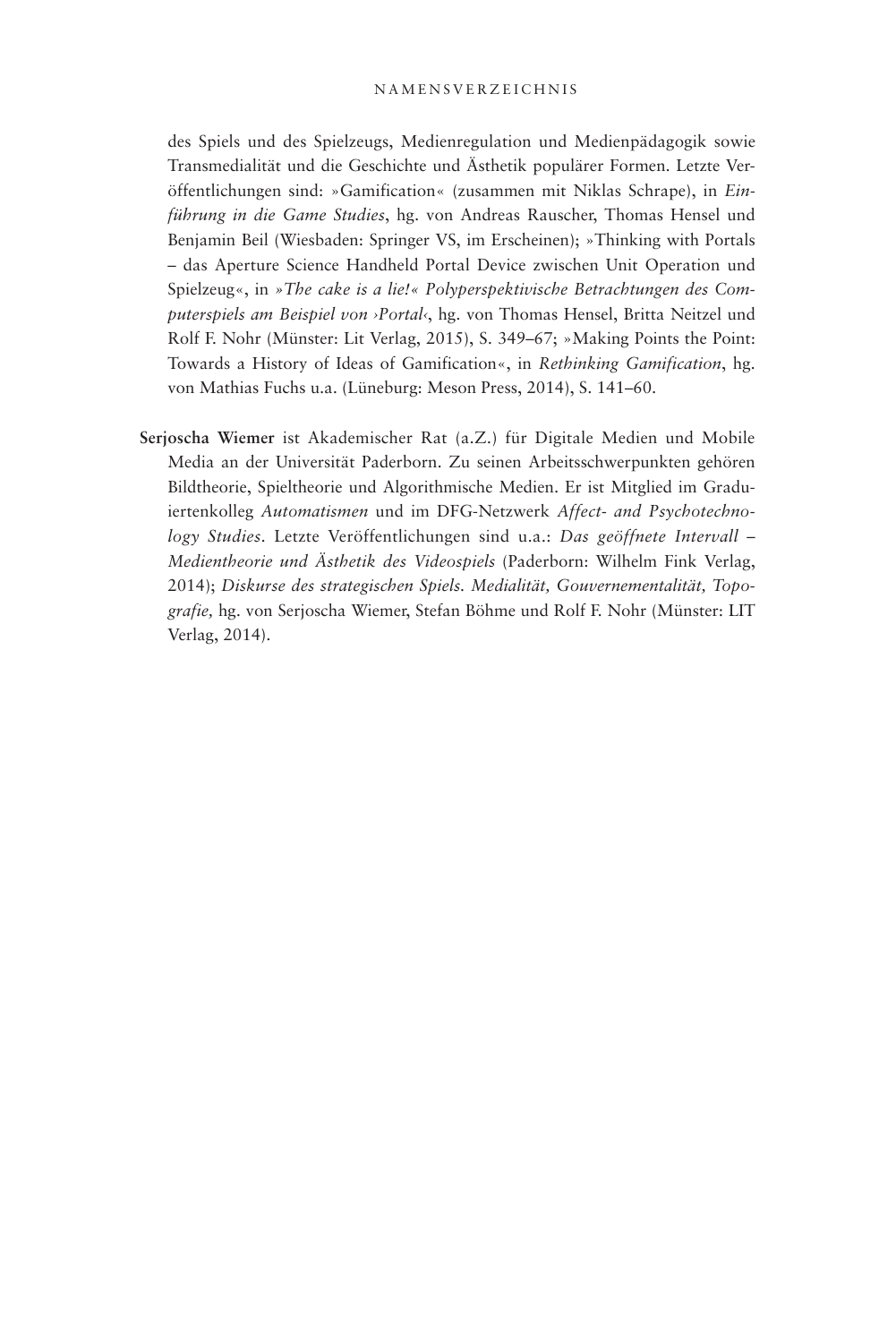## NAMENSVERZEICHNIS

Abraham, Nicolas, 29 Abram, Jan, 94 Arthus, Henri, 90 Bach, Johann Sebastian, 214, 219 Bachelard, Gaston, 167 Barad, Karen, 12, 63, 66, 67 (Anm. 27), 68, 191 (Anm. 2) Bartels, Tom, 19, 50 Barthes, Roland, 32–33 Basgier, Thomas, 180 (Anm. 37) Bateson, Gregory, 11, 24–30, 44, 51, 172, 174, 183–85 Beaumont, Guy de, 90 Bee, Julia, 16, 171, 251 Beinsteiner, Andreas, 15, 137, 152 (Anm. 70), 153 (Anm. 73), 251 Benjamin, Walter, 9, 10, 17, 87, 161 (Anm. 16), 169 (Anm. 39), 216– 17, 223–24, 226, 229–31, 235–36 Benveniste, Émile, 30 (Anm. 20) Bergson, Henri, 173 (Anm. 7), 182 (Anm. 44), 186, 227 Beukes, Lauren, 191, 192 (Anm. 3), 197 (Anm. 21) Bischoff, Michael, 112 Blanchot, Maurice, 12, 53–61, 64–68, 83 Bogost, Ian, 153 (Anm. 55) Böhme, Hartmut, 93 (Anm. 28) Borck, Cornelius, 91 (Anm. 17) Borel, Émile, 87 (Anm. 5) Borges, Jorge Luis, 108, 110 Boutang, Pierre-André, 213 (Anm. 2) Bratt, Hanna, 90 Bühler, Charlotte, 87, 89–90 Buytendijk, Frederik Jacobus Johannes, 87, 92, 93, 220–21, 223 Caillois, Roger, 8, 14, 22–24, 26, 50, 132, 134, 156, 158

Caldwell, Lesley, 93 (Anm. 30) Clarke, Bruce, 203 (Anm. 40) Cervantes, Miguel, 108 Coelen, Marcus, 54 (Anm. 1), 56, 60 Consalvo, Mia, 123–26 Conway, John Horton, 166 Copier, Marinka, 134 (Anm. 54) Corbineau-Hoffmann, Angelika, 158 (Anm. 7) Darwin, Charles, 77, 171, 173, 199 David-Ménard, Monique, 10, 12, 69, 118, 217 (Anm. 14), 251 Degeling, Jasmin, 13, 103, 252 Deleuze, Gilles, 11, 16–17, 19, 42, 48–52, 108 (Anm. 13), 116 (Anm. 35), 176 (Anm. 23), 177 (Anm. 26), 181, 182 (Anm. 42), 185–86, 198, 200–01, 208, 213–17, 220, 223, 226–29, 233–35 Derrida, Jacques, 47–48, 140, 156 (Anm. 2) Deterding, Sebastian, 119 (Anm. 3) Deuber-Mankowsky, Astrid, 7, 17, 49 (Anm. 83), 105 (Anm. 5), 154 (Anm. 74), 161 (Anm. 16), 213, 234 (Anm. 66), 251 Dixon, Dan, 119 (Anm. 3) Dreyfus, Hubert, 111 Elden, Stuart, 162 (Anm. 21) Elley, Dereck, 180 (Anm. 37) Engell, Lorenz, 50 (Anm. 83), 147 (Anm. 46), 161 (Anm. 16), 217 (Anm. 15) Ensmenger, Nathan, 135 (Anm. 31) Ericsson, Martin, 134 (Anm. 54) Fink, Eugen, 15, 159, 161–63, 170 Fischer, Kuno, 221 Fischingers, Oskar, 179 Fonagy, Peter, 39, 40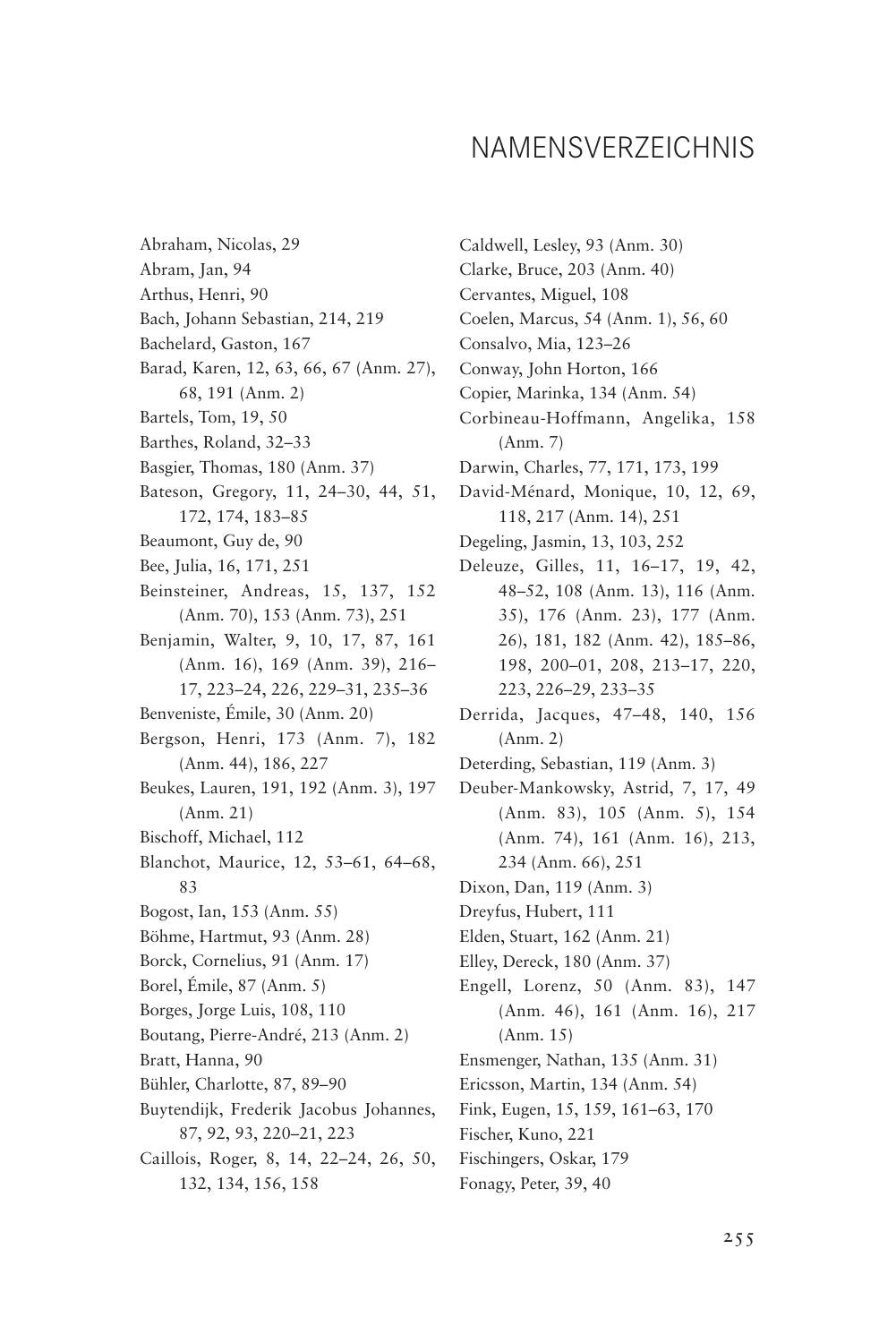Forsythes, William, 176 Foucault, Michel, 10, 12–13, 70, 76–86, 90 (Anm. 16), 91, 103–18 Freud, Sigmund, 11–12, 31, 33–34, 42, 58, 60–62, 69–72, 76, 77, 88, 222, 224, 229 Freud, Anna, 13, 87, 88, 89 (Anm. 9), 90 Friedman, Harriet S., 90 (Anm. 13) Friedrich, Su, 17, 213–14, 216, 218– 19, 222, 225–26, 228–29, 232– 33, 236 Gadamer, Hans-Georg, 8–10, 15, 159– 61, 168 Galloway, Alexander, 9, 10, 14 Gardner, Martin, 167 (Anm. 34) Gould, Glenn, 214, 228, 232, 237 Gontard, Alexander von, 89 (Anm. 10) Goody, Jack, 128 (Anm. 32) Görling, Reinhold, 7, 11, 19, 40 (Anm. 52), 56, 252 Graeber, David, 171–73 Green, André, 61–62 Groos, Karl, 221, 223, 226–27, 229 Grosz, Elisabeth, 173 Guattari, Félix, 16, 17, 45–46, 52, 87–88, 98–101, 108 (Anm. 13), 116, 176 (Anm. 23), 177 (Anm. 26), 181, 182 (Anm. 42), 185-86, 198, 200–01, 208, 213–17, 220, 223, 229, 234–35 Günzel, Stephan, 125–26 Guthmüller, Marie, 229 (Anm.48) Habermas, Tilmann, 98 (Anm. 56) Hagner, Michael, 221 (Anm. 23) Hamacher, Werner, 22 (Anm. 6) Handel, Lisa, 16, 68 (Anm. 29), 191, 253 Hansen, Mark B.N., 9 (Anm. 9) Haraway, Donna, 152 (Anm. 70), 183, 191 (Anm. 1), 196–98, 200–01, 204–10 Harding, Gösta, 90

Heidegger, Martin, 10, 15–16, 83, 137– 53, 155 (Anm. 2), 162 (Anm. 21), 217, 230 Heraklit von Ephesos, 15, 30, 142–44, 158 Hinkle, Greg, 202 (Anm. 39) Honneth, Axel, 109 (Anm. 18) Hörl, Erich, 147 (Anm. 46) Hug-Hellmuth, Hermine, 13, 87, 88 Huizinga, Johan, 14–15, 20–22, 50, 87, 120 (Anm. 6), 121–22, 126–30, 132, 134, 156, 158, 215–16, 235 Husserl, Edmund, 48, 162 (Anm. 21) Illouz, Eva, 91, 100 Iser, Wolfgang, 174 James, William, 176 (Anm. 22), 180 (Anm. 36), 181 Jones, Gwyneth, 197 (Anm. 21) Jesper, Juul, 119 (Anm. 2), 125 (Anm. 23), 135 (Anm. 55) Joyce, Angela, 93 (Anm. 30) Kalff, Dora, 13, 90 Kandinsky, Wassily, 84 Kant, Immanuel, 7, 13, 104–06, 111, 147 (Anm. 51), 158, 221, 227 Klastrup, Lisbeth, 134 (Anm. 54) Klawans, Stuart, 216 (Anm. 13) Klee, Paul, 84 Klein, Melanie, 11, 13, 87–88, 89 (Anm. 9), 90, 93–94 Klein, Wolfgang, 229 (Anm. 48) Koller, Hermann, 159 (Anm. 12) Krämer, Sybille 155 (Anm. 1) Kries, Johannes von, 221 Kristeva, Julia, 31 (Anm. 22) Kropotkin, Alexejewitsch, 171 Lamarck, Jean-Baptiste de, 77 Lambart, Evelyn, 179–80, 185–88 Laplanche, Jean, 32–35, 40–41, 44 Latour, Bruno, 173 (Anm. 10), 198, 204–05 Lazarus, Moritz, 220–21, 223 Lazzarato, Maurizio, 51, 52 (Anm. 86) Leclaires, Serge, 56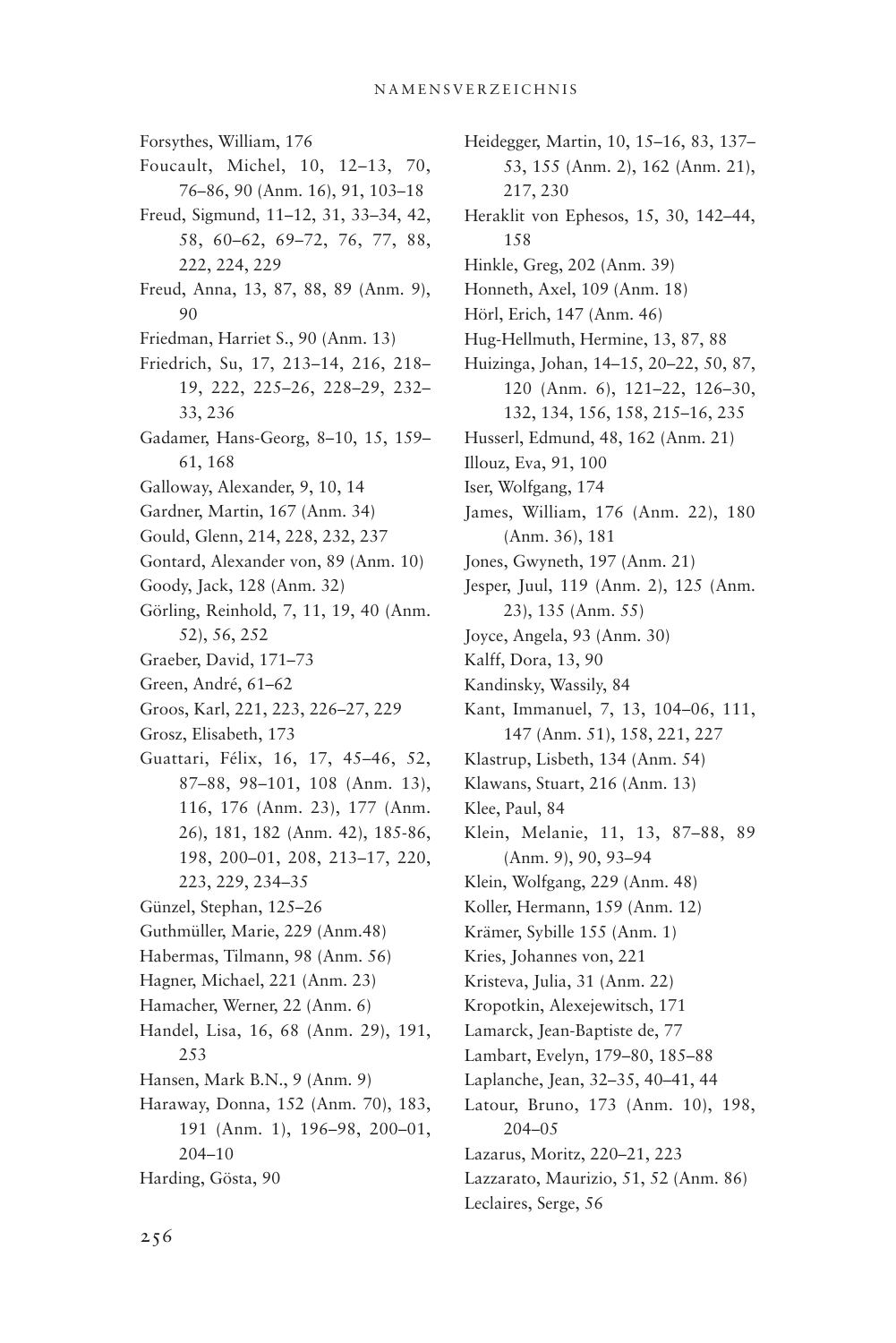#### N amensverzeichnis

Lessig, Lawrence, 125 Levy, Steven, 167 (Anm. 35) Liebe, Michael, 124–25 Lingis, Alphonso, 212 (Anm. 85) Lovelock, James, 197–98, 202–03 Lowenfeld, Margaret, 13, 87, 89–90, 92–93 Luhmann, Niklas, 26 Lyotard, Jean-François, 143 (Anm. 27) Manning, Erin, 172, 175–78, 180 Magritte, René, 83 Margulis, Lynn, 16, 197–207 Martin, Katy, 219 (Anm. 18), 233 Massumi, Brian, 16, 172, 173 (Anm. 9, 12), 175 (Anm. 16), 176, 178 (Anm. 27, 29, 31), 179 (Anm. 54), 182–84, 185 (Anm. 54, 55), 186, 187 (Anm. 62), 190 (Anm. 64) McLaren, Norman, 16, 172, 179–81, 187–88 McKenzie, Jon, 52 (Anm. 86) Menke, Christoph, 117 Mersch, Dieter, 150 (Anm. 65), 153 Mitchell, Rie Rogers, 90 (Anm. 13) Montaigne, Michel de, 8 Moreno, Jakob, 87 Morgenstern, Oskar, 157 (Anm. 6), 209 Nacke, Lennart, 119 (Anm. 3) Nancy, Jean-Luc, 57 Nietzsche, Friedrich 145 (Anm. 56), 209 (Anm. 65) Newell, Allen, 164–65 Novalis (Georg Philipp Friedrich von Hardenberg), 159 O'Hara, Kenton, 119 (Anm. 3) Parnat, Michel, 213 (Anm. 2) Peterson, Oscar, 179 Pias, Claus, 113 (Anm. 27), 125 Platon, 145, 150, 158, 162 Pollmann, Inga, 50 (Anm. 83) Pontalis, Jean-Bertrand, 32–35, 40–41, 44 Prince-Hughes, Dawn, 175–77, 178 (Anm. 27)

Quinlan, Cathy, 218 Rabinow, Paul, 111 Raczkowski, Felix, 10, 14, 119–34 Raessens, Joost, 119 Rancière, Jacques, 143 (Anm. 27) Reckwitz, Andreas, 91 Richard, Valliere T., 180 (Anm. 35) Rheinberger, Hans-Jörg, 221 (Anm. 23) Rorschach, Hermann, 91 Rosch, Eleanor, 46 (Anm. 73) Rossellini, Roberto, 53, 252 Rothe, Katja, 12–13 Roussel, Raymond, 78, 81–83, 85 Russett, Robert, 179 (Anm. 35) Sagan, Dorion, 201, 203, 206 Salen, Katie, 94 (Anm. 24), 121–22, 126–27 Schaefer, Charles E., 90 (Anm. 30) Schiller, Friedrich, 158, 229 Schlegel, Karl Wilhelm Friedrich, 159 Schleiermacher, Friedrich Daniel Ernst, 158 Shannon, Claude E., 164, 165 (Anm. 30), 167 (Anm. 33) Shaviro, Steven, 173 Shaw, John Clifford, 165 (Anm. 31) Sicart, Miguel, 119 (Anm. 3) Simmel, Georg, 87 Simon, Hebert Alexander, 164, 165 (Anm. 31) Simondon, Gilbert, 174 (Anm. 15), 175, 229 Staabs, Gerhild von, 89, 96 Starr, Cecile, 179 (Anm. 35) Stengers, Isabelle, 98, 99 (Anm. 62) Stern, Daniel, 11, 38, 40–46, 48, 50, 187 Sutton-Smith, Brian, 130–32 Target, Mary, 39, 41 Taylor, T.L., 124, 126–27 Thacker, Eugene, 9–10, 14 Thompson, Evan, 46 (Anm. 73) Tiedemann-Bartels, Hella, 17 (Anm. 12), 224 (Anm. 28)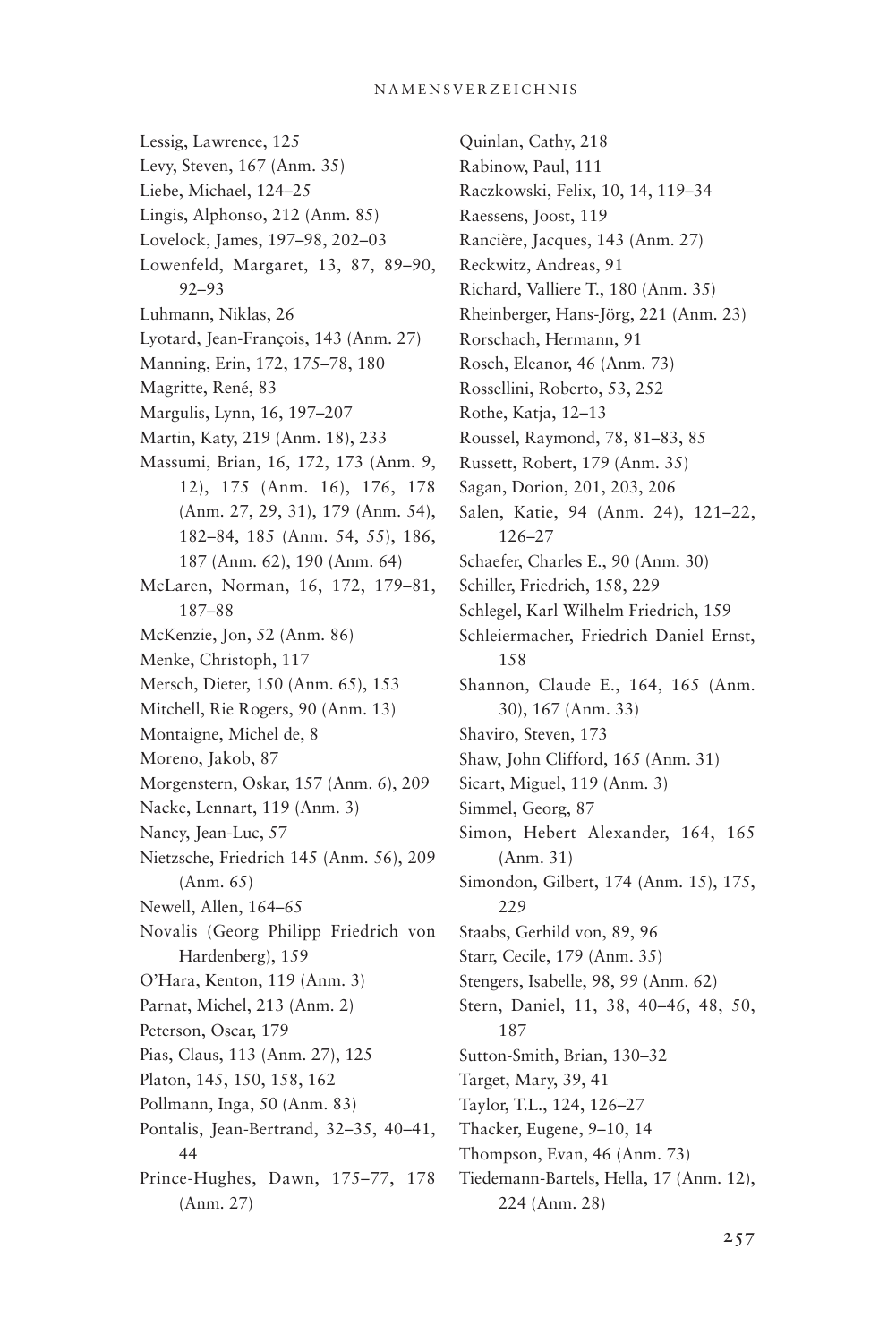### N amensverzeichnis

- Tiqqun, 206 (Anm. 54) Torok, Maria, 29 Trinkaus, Stephan, 11–12, 253 Turing, Alan, 164, 166, 169 Turkle, Sherry, 167–68 Turner, Victor, 7, 50, 130–33 Ulam, Stanislaw, 164 Varela, Francisco, 46 (Anm. 73) Volbers, Jörg, 109 (Anm. 18) Von Neumann, John, 87 (Anm. 6), 113, 157 (Anm. 6), 164, 166, 209 Weber, Samuel, 235
- Whitehead, Alfred North, 172 (Anm. 5), 177 (Anm. 25), 179 (Anm. 33)
- Whitman, Walt, 225, 226 (Anm. 36, 37)
- Wiemer, Serjoscha, 14–15
- Winnicott, Donald W., 7, 11, 35–38, 50, 53, 56–68, 87–88, 90 (Anm. 14), 93–97, 98 (Anm. 55), 99–100
- Wittgenstein, Ludwig, 109–11
- Zimmerman, Eric, 92 (Anm. 24), 121–22, 126–28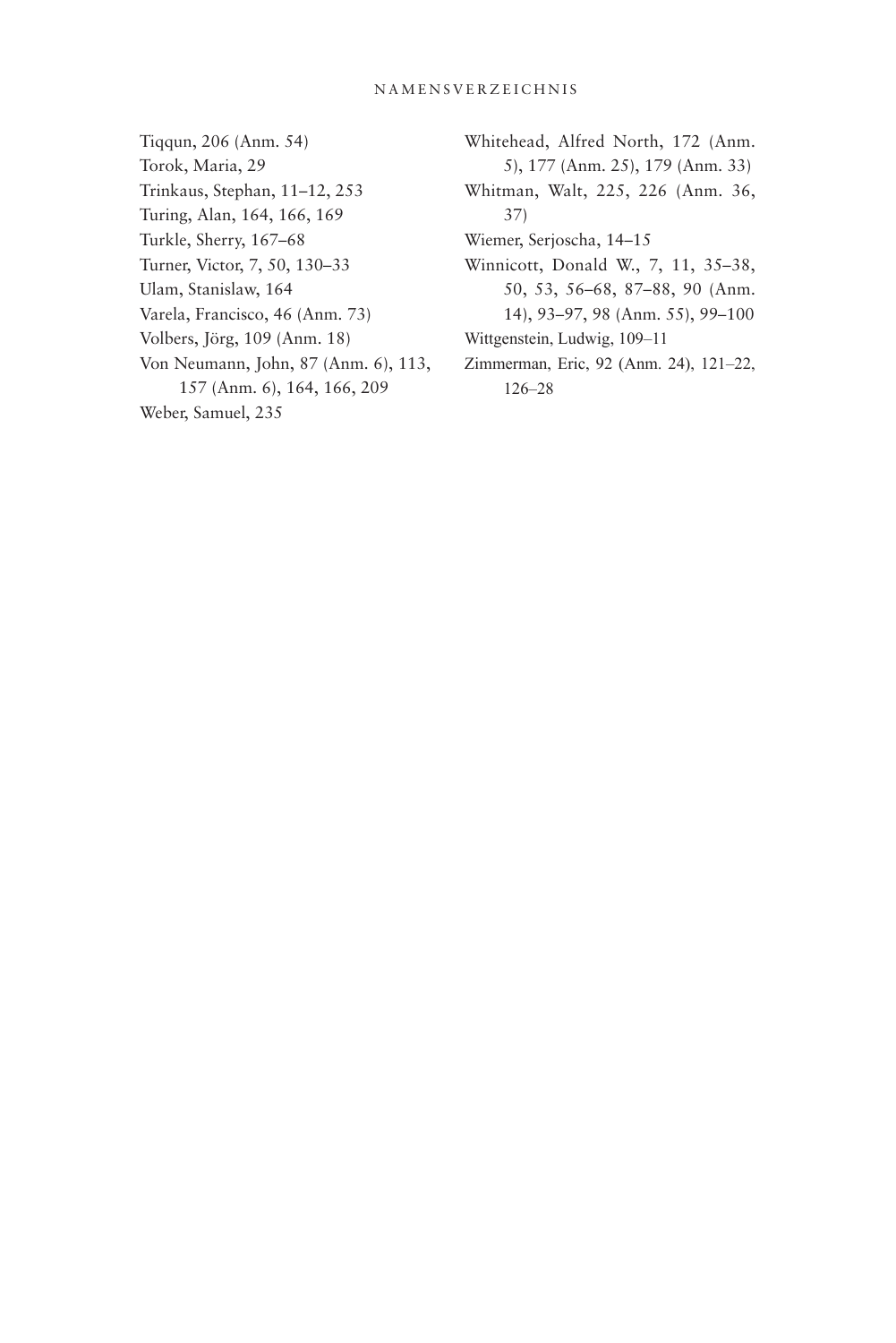### **CULTURAL INQUIRY**

EDITED BY CHRISTOPH F. E. HOLZHEY AND MANUELE GRAGNOLATI

| VOL.1    | TENSION/SPANNUNG                                               |
|----------|----------------------------------------------------------------|
|          | Herausgegeben von Christoph F. E. Holzhey                      |
| VOL.2    | METAMORPHOSING DANTE                                           |
|          | Appropriations, Manipulations, and Rewritings in the Twentieth |
|          | and Twenty-First Centuries                                     |
|          | Herausgegeben von Manuele Gragnolati, Fabio Camilletti und     |
|          | Fabian Lampart                                                 |
| VOL.3    | <b>PHANTASMATA</b>                                             |
|          | Techniken des Unheimlichen                                     |
|          | Herausgegeben von Fabio Camilletti, Martin Doll und Rupert     |
|          | Gaderer                                                        |
| VOL. 4   | <b>BORIS GROYS / VITTORIO HÖSLE</b>                            |
|          | DIE VERNUNFT AN DIE MACHT                                      |
|          | Herausgegeben von Luca Di Blasi und Marc Jongen                |
| VOL. $5$ | <b>SARA FORTUNA</b>                                            |
|          | WITTGENSTEINS PHILOSOPHIE DES KIPPBILDS                        |
|          | Aspektwechsel, Ethik, Sprache                                  |
| VOL.6    | THE SCANDAL OF SELF-CONTRADICTION                              |
|          | Pasolini's Multistable Subjectivities, Geographies, Traditions |
|          | Herausgegeben von Luca Di Blasi, Manuele Gragnolati und        |
|          | Christoph F. E. Holzhey                                        |
| VOL.7    | SITUIERTES WISSEN UND REGIONALE EPISTEMOLOGIE                  |
|          | Zur Aktualität Georges Canguilhems und Donna J. Haraways       |
|          | Herausgegeben von Astrid Deuber-Mankowsky und Christoph F.     |
|          | E. Holzhey                                                     |
| VOL. 8   | MULTISTABLE FIGURES                                            |
|          | On the Critical Potentials of Ir/Reversible Aspect-Seeing      |

Herausgegeben von Christoph F. E. Holzhey